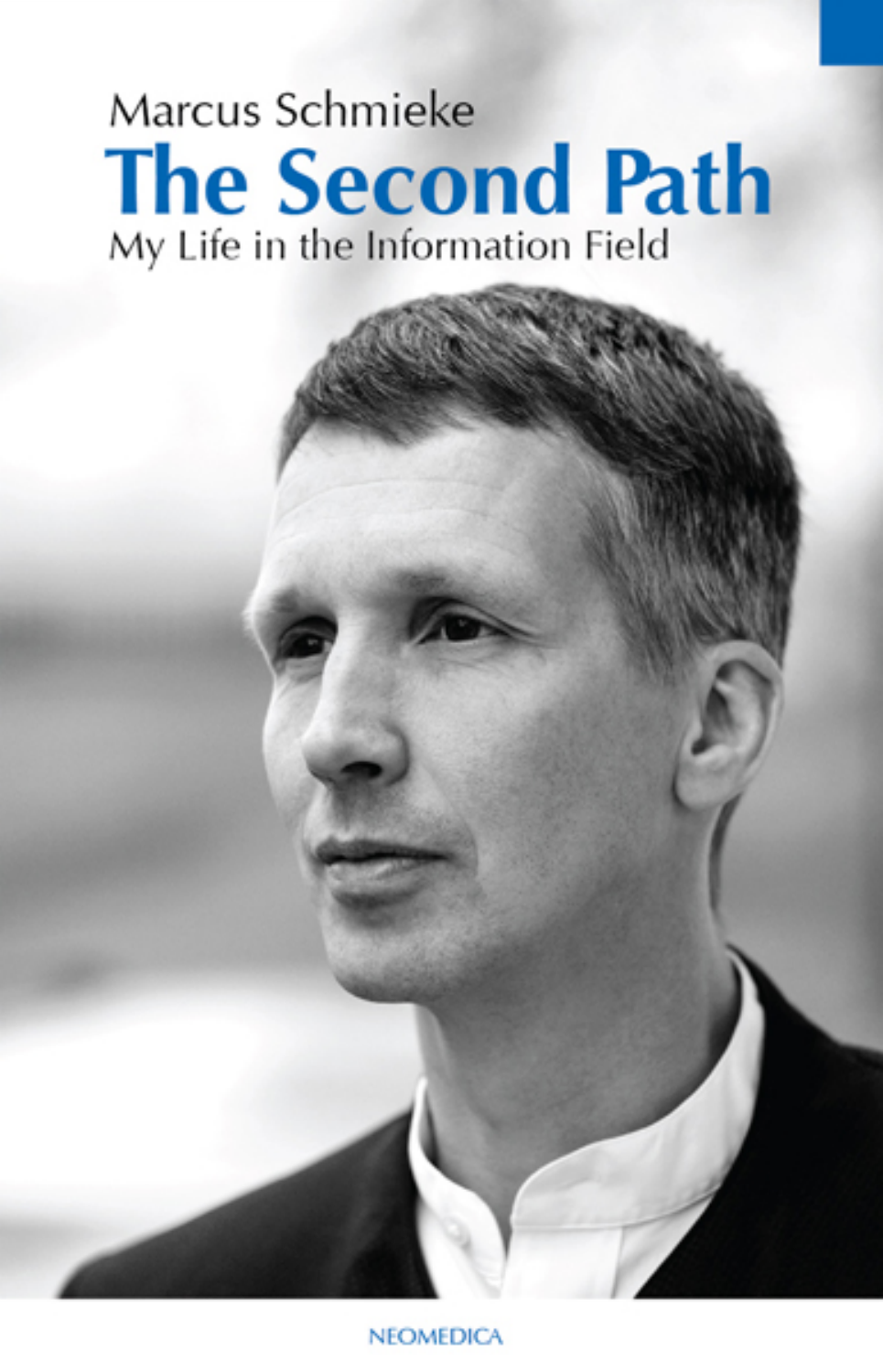*Man tries to penetrate the factual truth of nature, but in her last unfathomable reaches suddenly, as in a mirror, he meets himself.*

Carl Friedrich von Weizsäcker, The History of Nature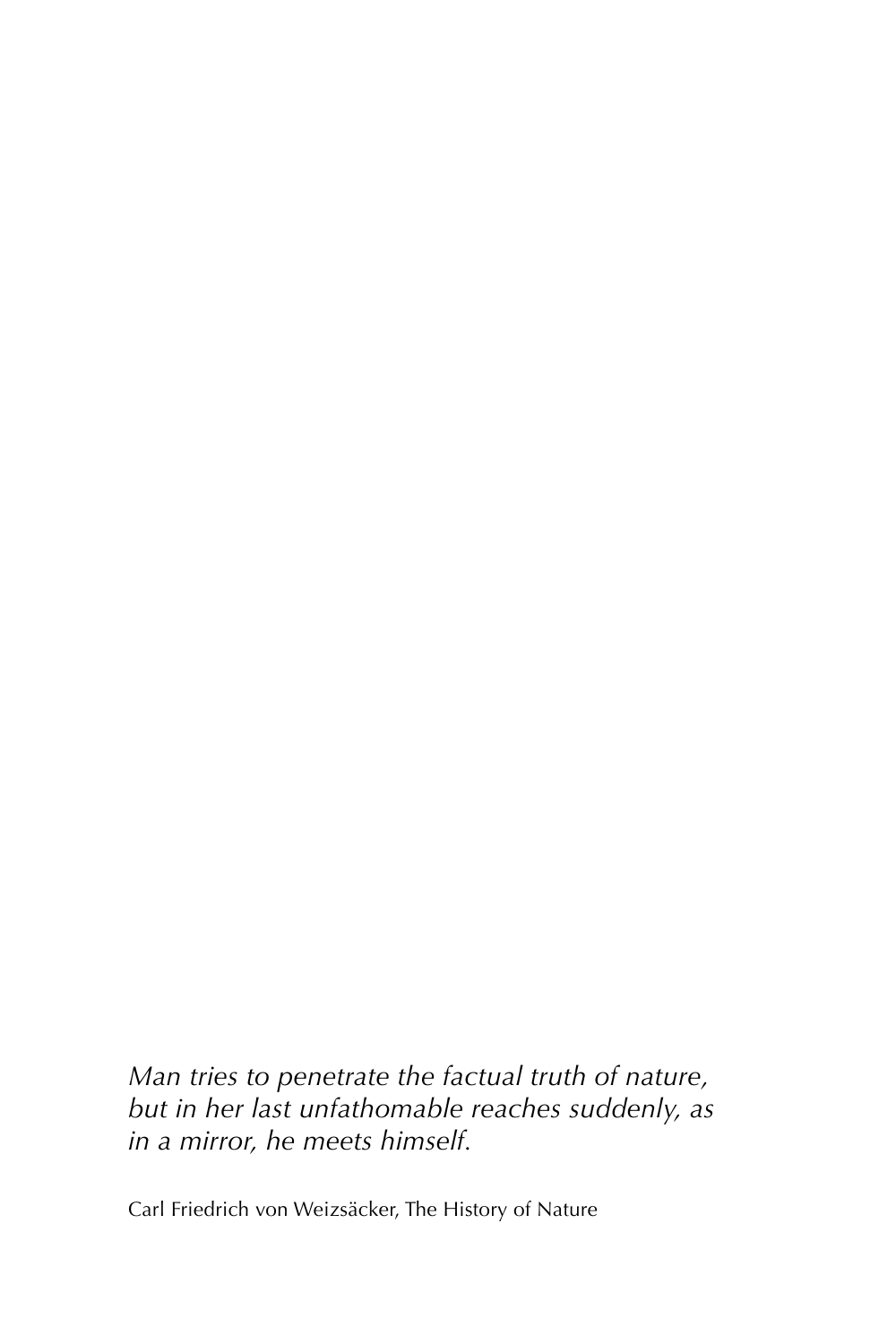## Marcus Schmieke

# **The Second Path**

#### My Life in the Information Field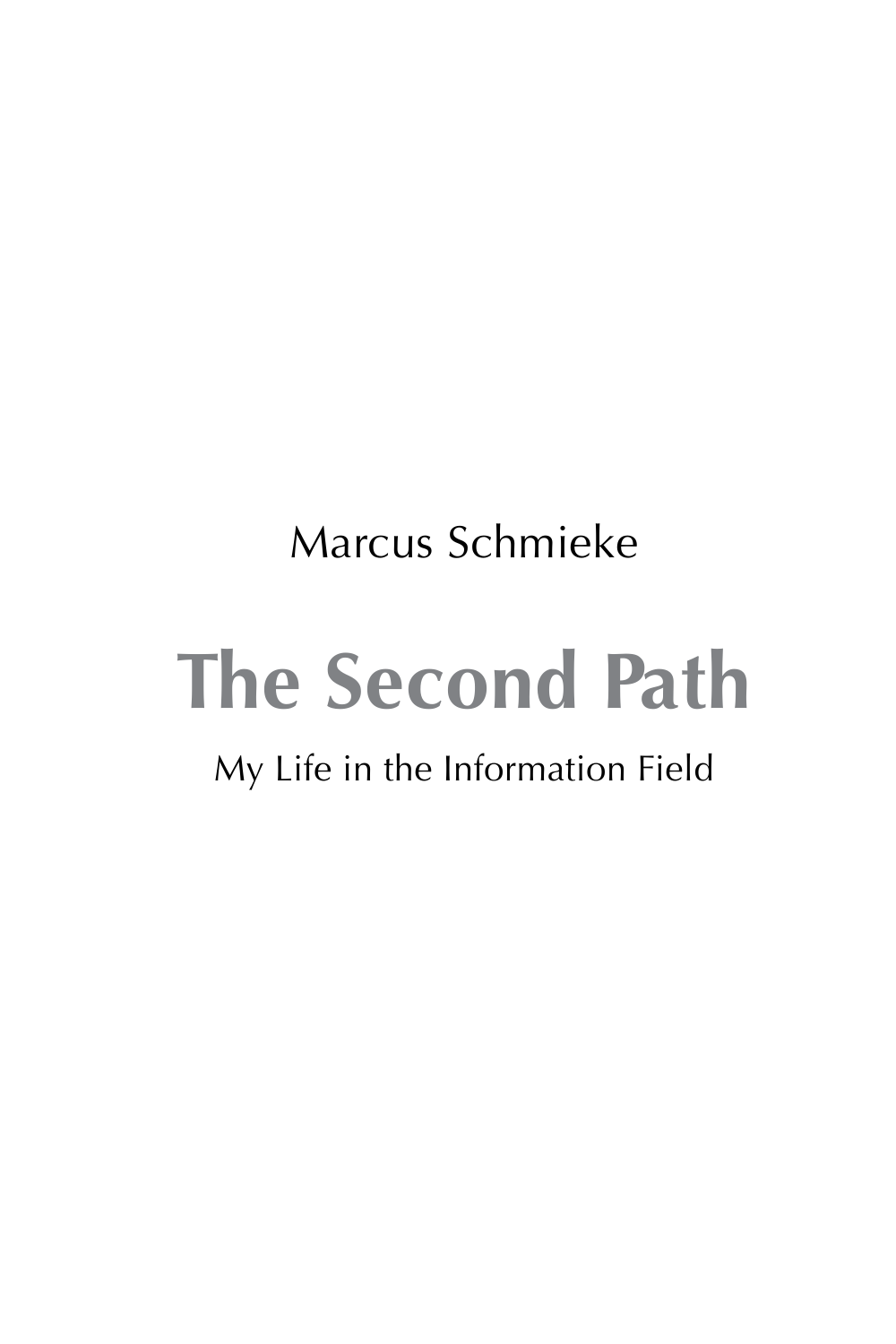#### **The Second Path**

Copyright © 2015 by Marcus Schmieke, Kränzlin, Germany ISBN-13: 978-3-9503535-2-5 Published by Neomedica, Klosterneuburg, Austria Cover design: Hans-Werner Quast, Zara Ninkovic Layout and graphics: Zara Ninkovic

All rights are reserved. No part of this publication may be reproduced, stored in a retrieval system or transmitted in any form or by any means, electronic, mechanical, photocopying, recording or otherwise, without prior written permission of Marcus Schmieke.

Science and conventional medicine do not acknowledge the existence of information fields and their medical and other applications, due to the lack of scientific evidence in the sense of conventional medicine. Such evidence would require proof in the form of placebo controlled trials.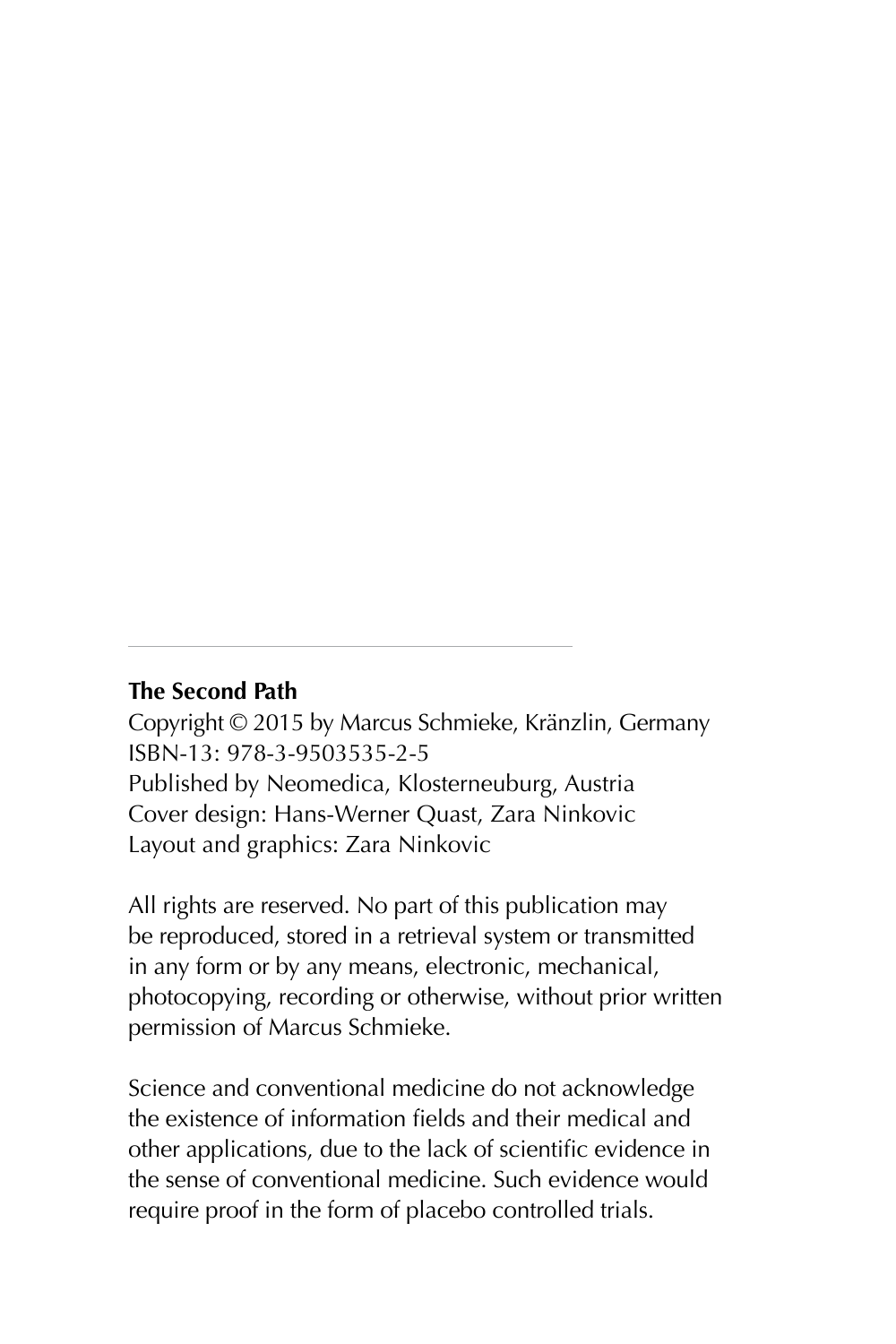## **Contents**

| 04 Physics, Spirituality and Philosophy  61 |  |
|---------------------------------------------|--|
|                                             |  |
|                                             |  |
|                                             |  |
| 08 Health and Consciousness  131            |  |
|                                             |  |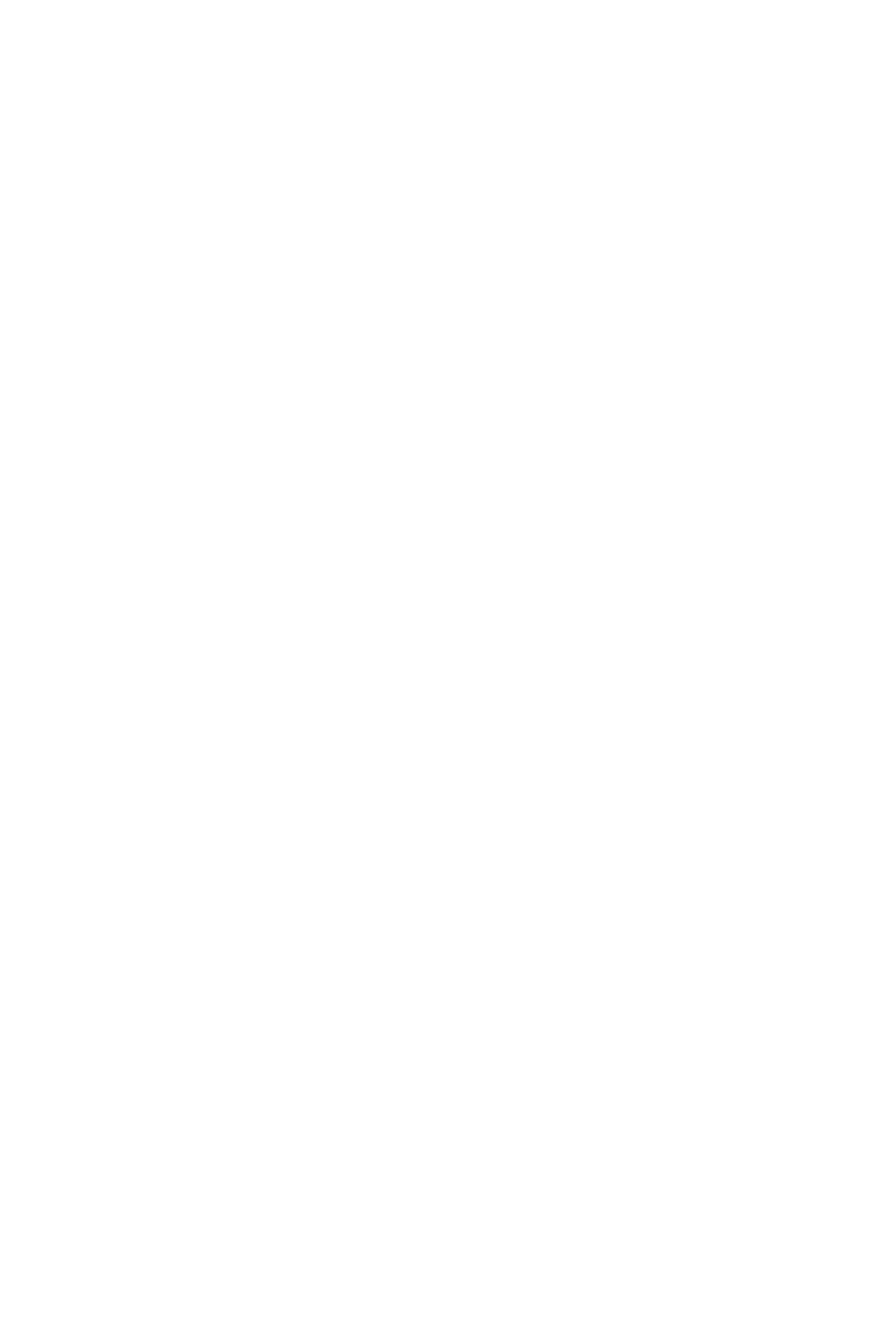#### *Welcome to my world!*

My name is Marcus Schmieke. As I am writing this, I am 48 years old. I have been a concert piano player in my childhood, a chess champion in my youth and later I alternated between studying physics and philosophy and being a monk in an Indian monastery.

Today I am spending my days at my desk in the tower of Kränzlin castle near Berlin. I am mostly pondering new ideas and how to implement them in the real world. The 100 plus people who work with me have helped to pass on the ideas and products that I developed to more than 1,000 members of the medical community, psychologists, architects, farmers, business consultants and other professionals.

Life has been good to me; it has given me a unique mentor and role model and it has gathered around me a group of very special people who complete, stimulate and continue my work.

It happens quite often that people ask me for more specific details about my endeavors, especially regarding the Information Field; more details than I can convey in my lectures and newspaper articles, where time and space are limited. In the world of physics these are in no way limited, of course! But we shall come to this later.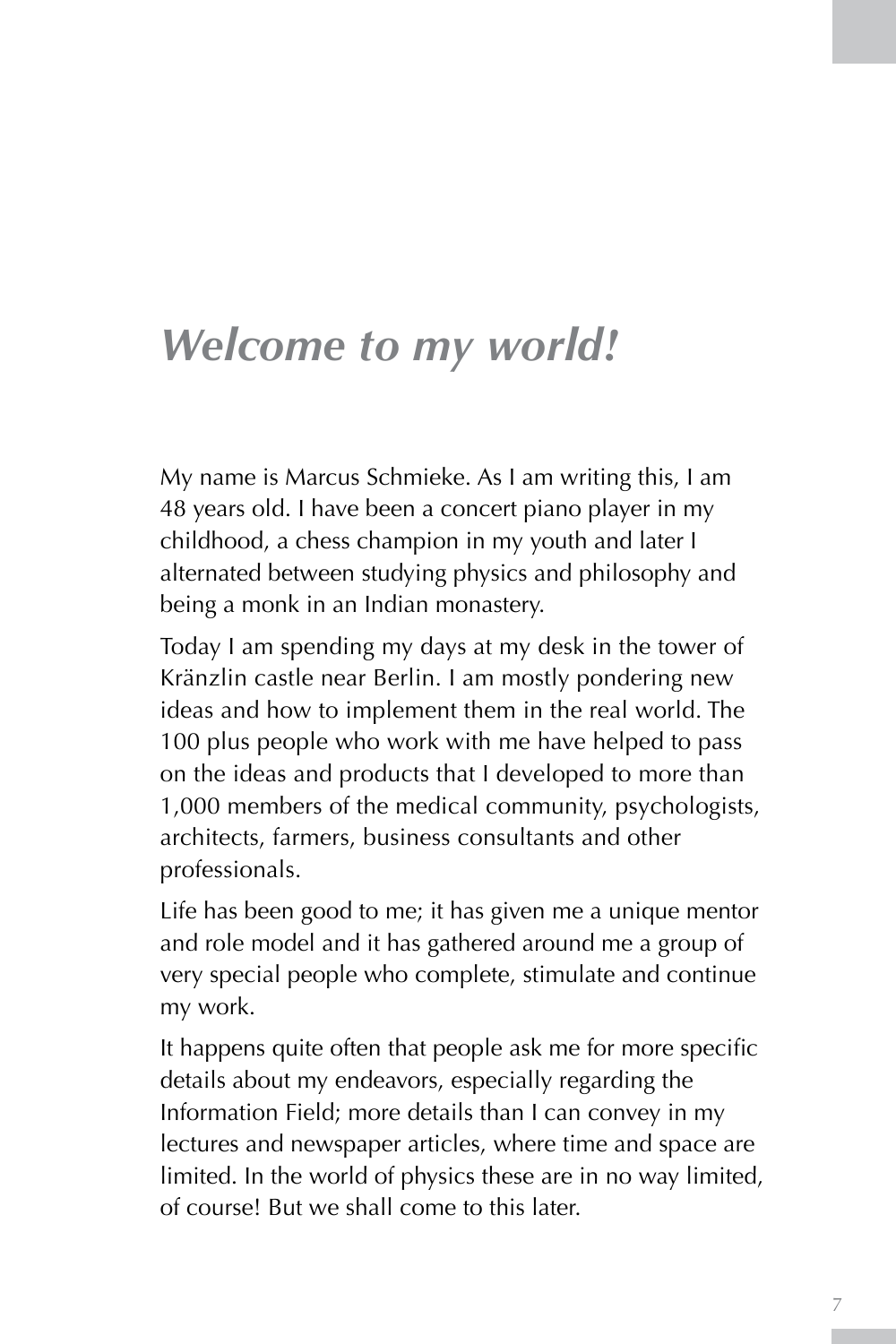I have discussed some topics pertaining to my work in a few books, albeit in a rather technical manner, probably not easily accessible to every reader and requiring some scientific background. The most relevant of these books were "Das Lebensfeld" ("The Life Field") and "Das letzte Geheimnis: Naturwissenschaft und Bewusstsein" ("The Last Secret: Science and Consciousness").

None of them have been translated into English and, given their nature and scope, they probably never will be.

In this new book however, I would like to give a more general overview of everything I have seen, learned, understood and received in my inner and outer worlds so far. I feel that I have received so much unmerited insight, happiness and knowledge, personally and professionally, that I see it as my duty to pass as much of it on to humankind as is possible within my modest means.

Much of what I have written in this book you may already know, maybe in a different context; some of it may seem far-fetched or even implausible. But give it some time, let it sink in! It has been a long and winding path for me, too, and I feel that I have not even completed half of it.

I sincerely hope that this book will enrich your mind and your life, and I wish you happiness in your future life!

Marcus Schmieke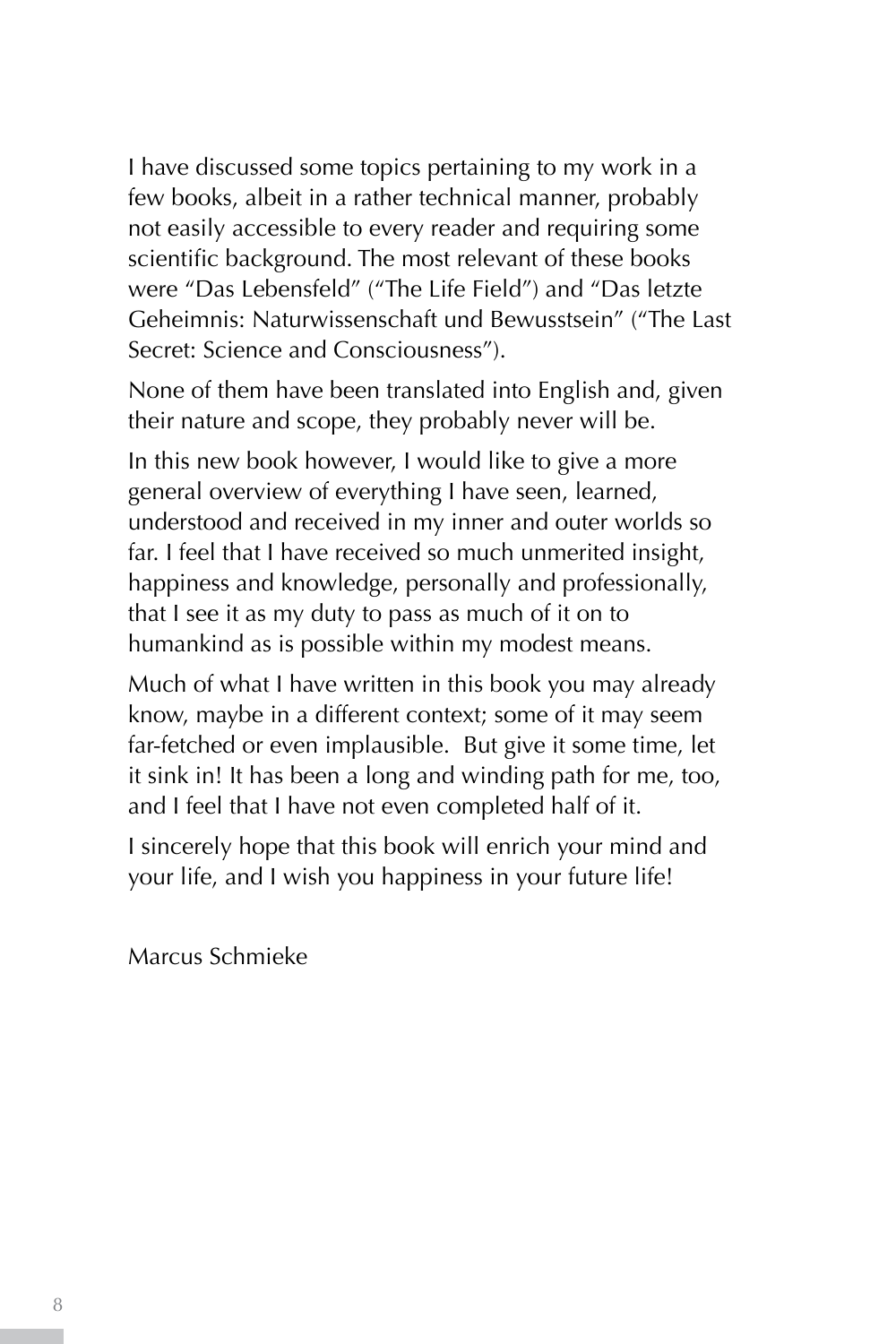## Chapter 1 *My Life so Far*

In this book I would like to explain what I do. To do so, I probably have to explain first who I am. And in order to explain who I am, I probably need to tell you about the life that I have lived up until now.

One thing that I know today is this: The two pillars of my life around which all my activities and thoughts revolve are the natural sciences (especially physics) and my spirituality. All my work, everything I have written, my inventions, my products and the people I associate with all have a direct relation with these two, one way or another.

### **Playing Music**

But it all began in a very different field. It seems to me our life never takes the straight path towards our destination; it likes to meander, taking different turns, showing us the sights to be seen along the way, maybe forcing us to gain as much useful experience as possible while en route.

I was born and raised in Oldenburg, an otherwise unremarkable city in northern Germany with a population of around 160,000. The first significant event in my childhood that I can think of was being taken with music.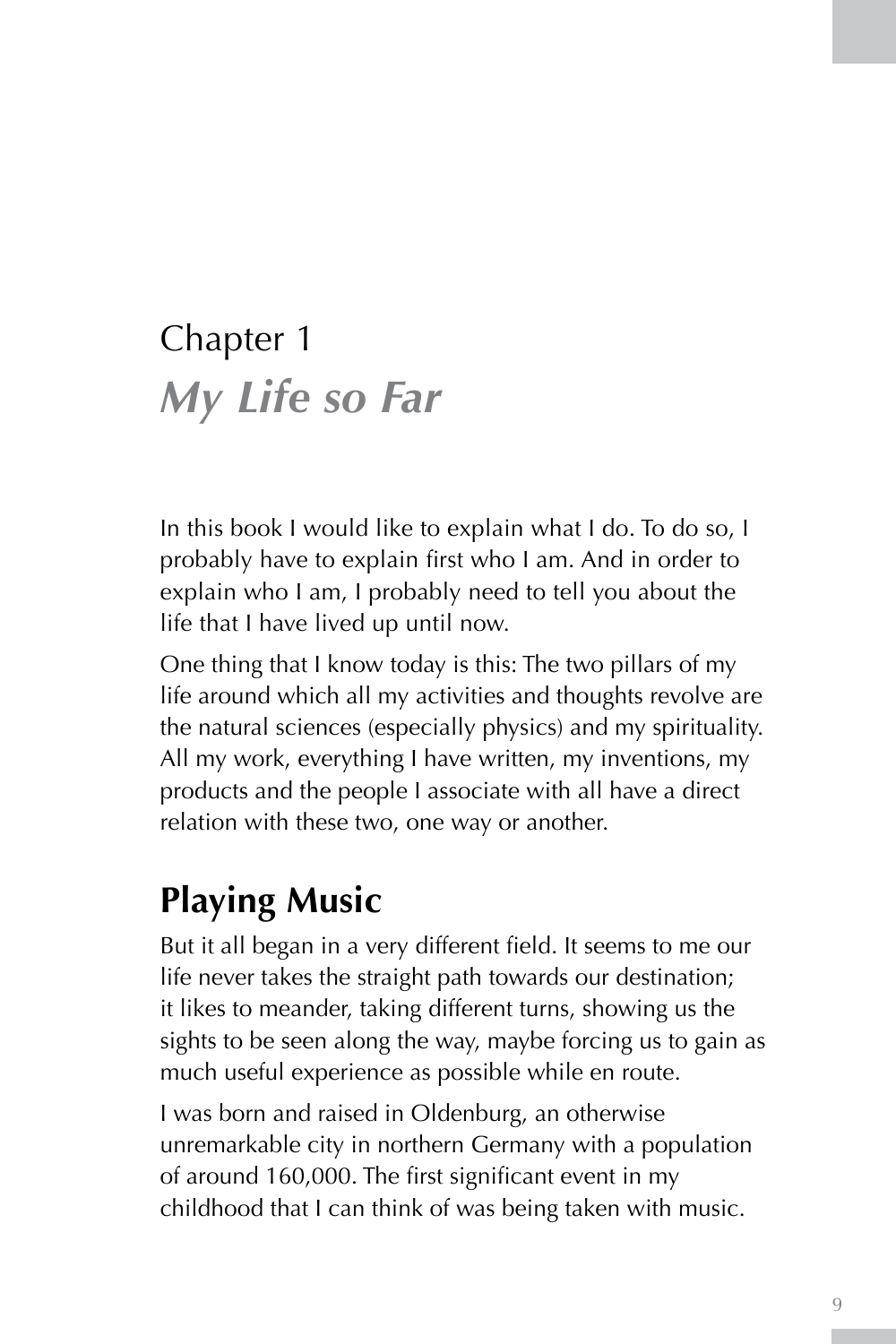acted mostly as a decorative placement area for books and files. But over time I could almost hear it whisper. "Play me. Play me!" Eventually, I tackled Mendelssohn again (I know what you are probably thinking: "Schmieke plays Mendelssohn. Mendelssohn loses.") and came to grips with the Rondo Capriccioso. The happy ending came near Christmas 2011 when I played it in front of 400 employees, business partners and users as part of the entertainment program at our annual convention in Frankfurt. This time I managed to play it all the way to the final chords without skipping anything.

Since that night, I only play the piano when I want to and not because I feel obliged to settle a score with a 200 year old composer.

#### **Playing Chess**

My sudden departure from the world of music and concerts had not come without a reason (nothing in the world exists or happens without a reason, we will come to that later in this book). Something else had been developing inside me, gradually, quietly and slowly and eventually taking the place of music: the game of chess.

Chess is a game the basics of which anyone can learn within 30 minutes. Yet it is a game that you never really master, as long as you live, no matter what level you are playing at. In this regard it may be similar to playing golf, except that chess players can remain seated during the game.

It has been said that the first and original form of chess probably originated from India. Everyone who knows me (or who is reading this book) knows how important Indian philosophy has been for me and the heritage of chess fits right in there!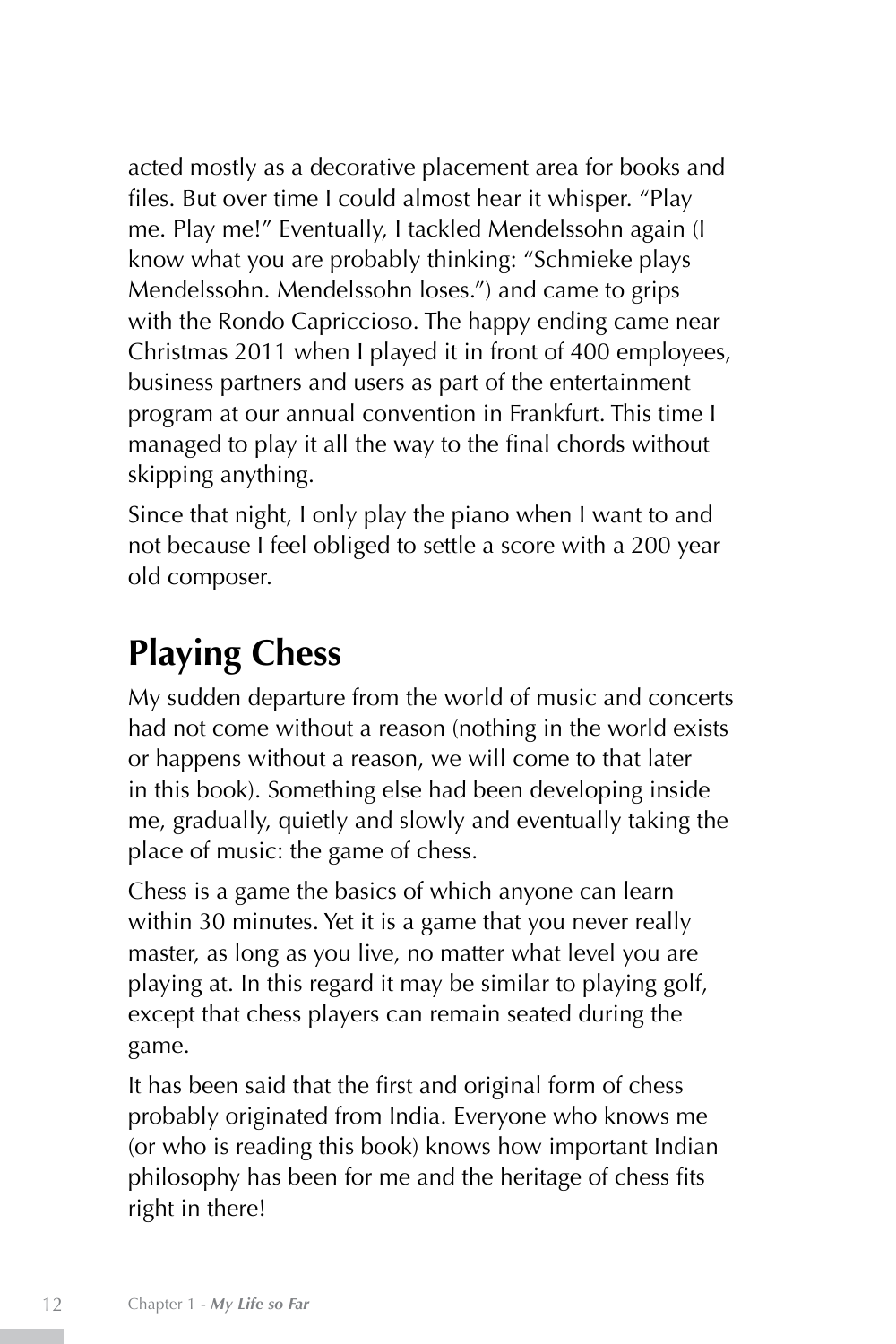## Chapter 2 *The Things I Believe in*

In the first chapter of this book I told you about my life in order to explain who I am. I would now like to also explain what I believe in; adding an image of my interior landscape to my exterior path in life, showing my inventory of convictions, beliefs and findings. You could say that this is the inner theory of my life that complements and accompanies my outer life that I have just reported upon.

By "belief" and "believing" I do not specifically mean a relationship with God, but all the insights that my world view and my actions are based upon. I have always lived by the motto of German physicist and philosopher Carl Friedrich von Weizsäcker who said that he judges people by their actions and their world views, not by their faith or beliefs.

This inner inventory may appear to be presented here in an unstructured free association form. I believe this to be appropriate for the topic: the house of our innermost beliefs and convictions consists of many different rooms, and not all of them are connected by doors and hallways.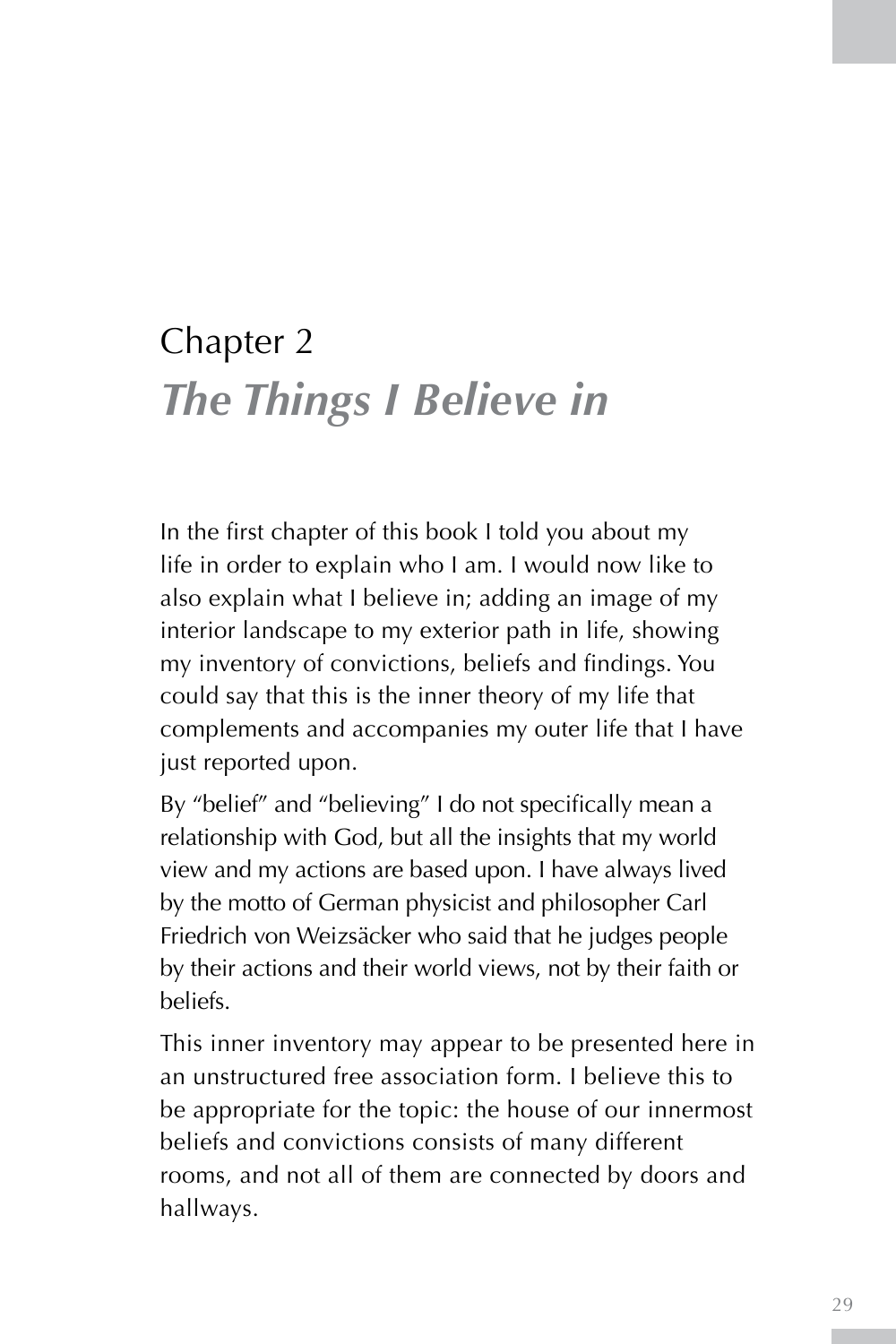#### **A World Without God and Without Meaning?**

One of the most important foundations of my world view is that the world is not created, organized and held together by purely material influences, however detailed their descriptions by modern physics may be. I am deeply convinced that the world can only be fully explained if one assumes a meaningful entity as its base and cause.

European intellectual history (that has evolved smoothly and seamlessly into science history) has for the last centuries been based on the assumption that we can describe and understand the world independently of the existence of a God and also independently of ourselves. This was an understandable approach at a time when mankind had just recently liberated its thinking and its scientific ideas from the dogma of the church. Up until the Renaissance period, the church had exercised an allencompassing sovereignty over what people could and could not think, believe or write.

Now science began to explore its limits in the opposite direction: how far can I get in my description and perception of nature if I totally ignore the reference and relationships to the spiritual origins of everything, to the soul and to God? This was a novel and to some extent experimental approach at the time, simplifying natural science at the cost of not being able to reflect on reality without limits. Today, this materialistic world view has become established practice in science without anyone ever thinking about its origins.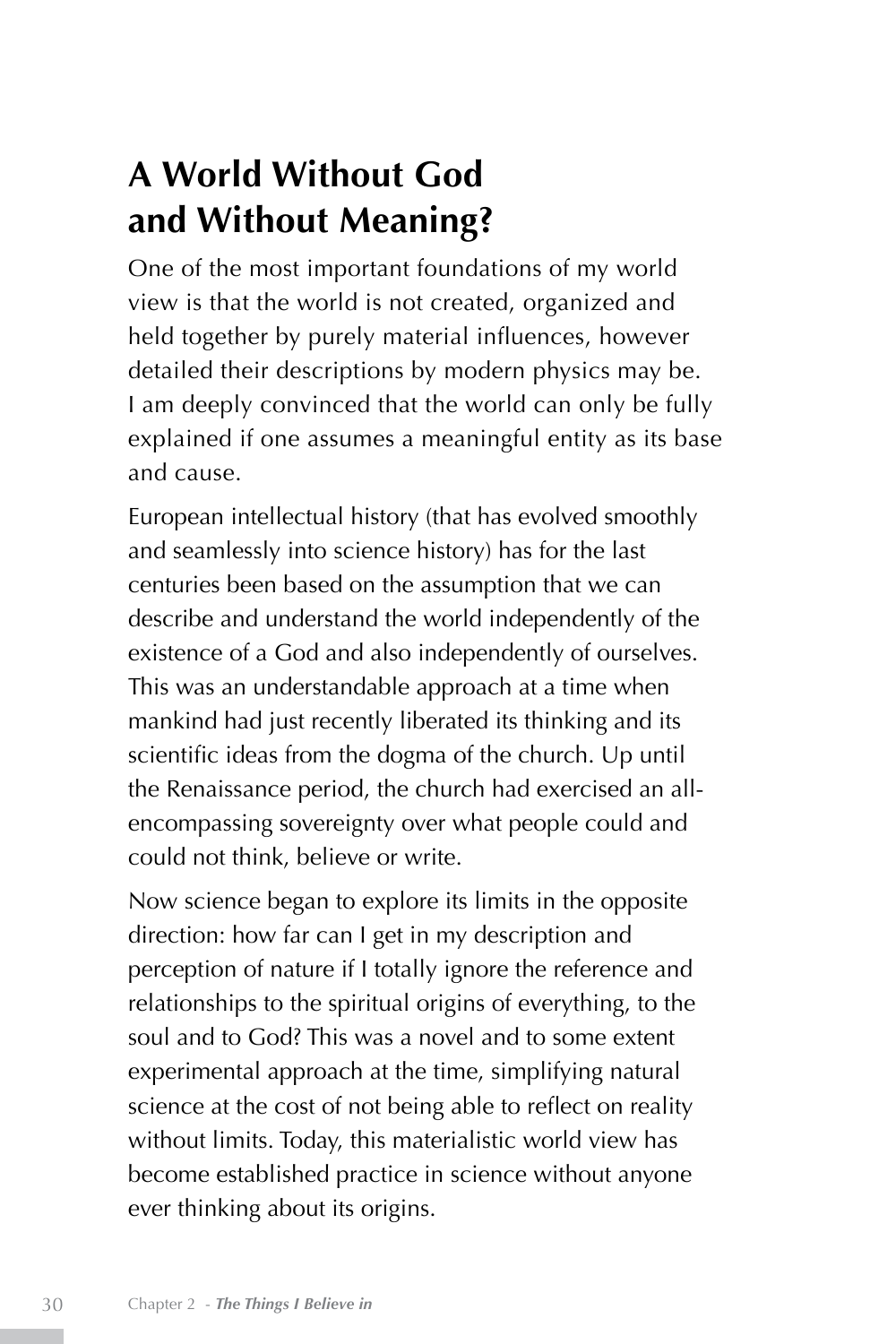#### **Matter and Consciousness. The Mind and the World.**

In the past seven years my main interests and the scope of my work have experienced an intense shift of focus: away from studying spirituality and questions like how matter and consciousness are interacting, towards the dynamics of the Information Field and their practical use, especially in the field of medicine.

My own experience and that of our partners and users have led us to realize that both conventional and complementary medicine can be supplemented with the technical application of the Information Field in order to more effectively help humans and society.

Accomplishing the task, fulfilling my role: this is one of my central beliefs. As spiritual beings we must never assume the attitude that our earthly life is insignificant and meaningless. We need to see and accept that fact that the world around us is full of people who need our help. And we ourselves are in need of our own help, too. Those who ignore the here and now are missing the meaning of life just as those who ignore the hereafter.

Carl Friedrich von Weizsäcker put it like this: *"Body and soul are not two substances but one. They are man becoming aware of himself in two different ways."*

### **Success**

Every one of us is trying to reach his goals and objectives, however different these may be. But in order to perceive our achievements as real success in retrospect and in their significance to other people, we must strive for success assuming the role of an integrated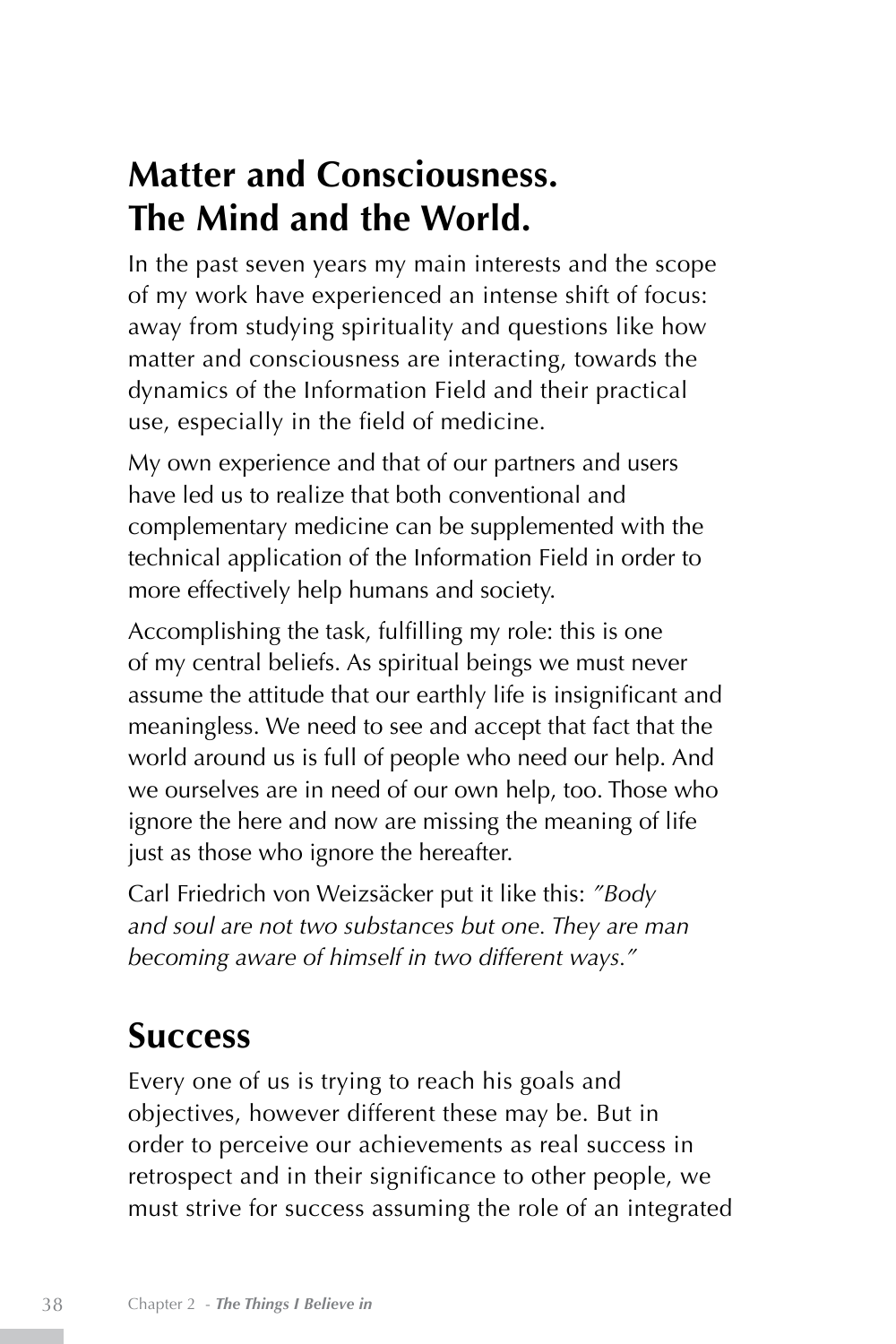## Chapter 3 *The Second Path*

The Second Path - why it is called that, what it means and where it leads us: this is the leitmotif of this book and also, not by coincidence, its title. During its planning phase we had a couple of other titles on our shortlist that sounded good and pleased most everybody involved in the project. Out of general interest and out of habit I checked these proposed titles with the Information Field System that is always within reach in my office. The answer it gave me was distinctly negative: "Keep looking, keep trying" or something similar is what the system somewhat dauntingly came up with.

But the Information Field did not err (it never does). We found the right title a little while later when my publisher came to see me. He had at the time only a very faint idea of what the book was about, if at all. While the two of us were having tea in the morning, he was making small talk, telling me about an interesting observation he had recently made about the lives and fates of most of his friends from his youth: they all had gone through the same highs and lows in life at about the same age, living the same rhythm, so to speak. He suspected that there had to be some basic pattern behind the almost synchronized fates of all of his friends and told me what he had observed: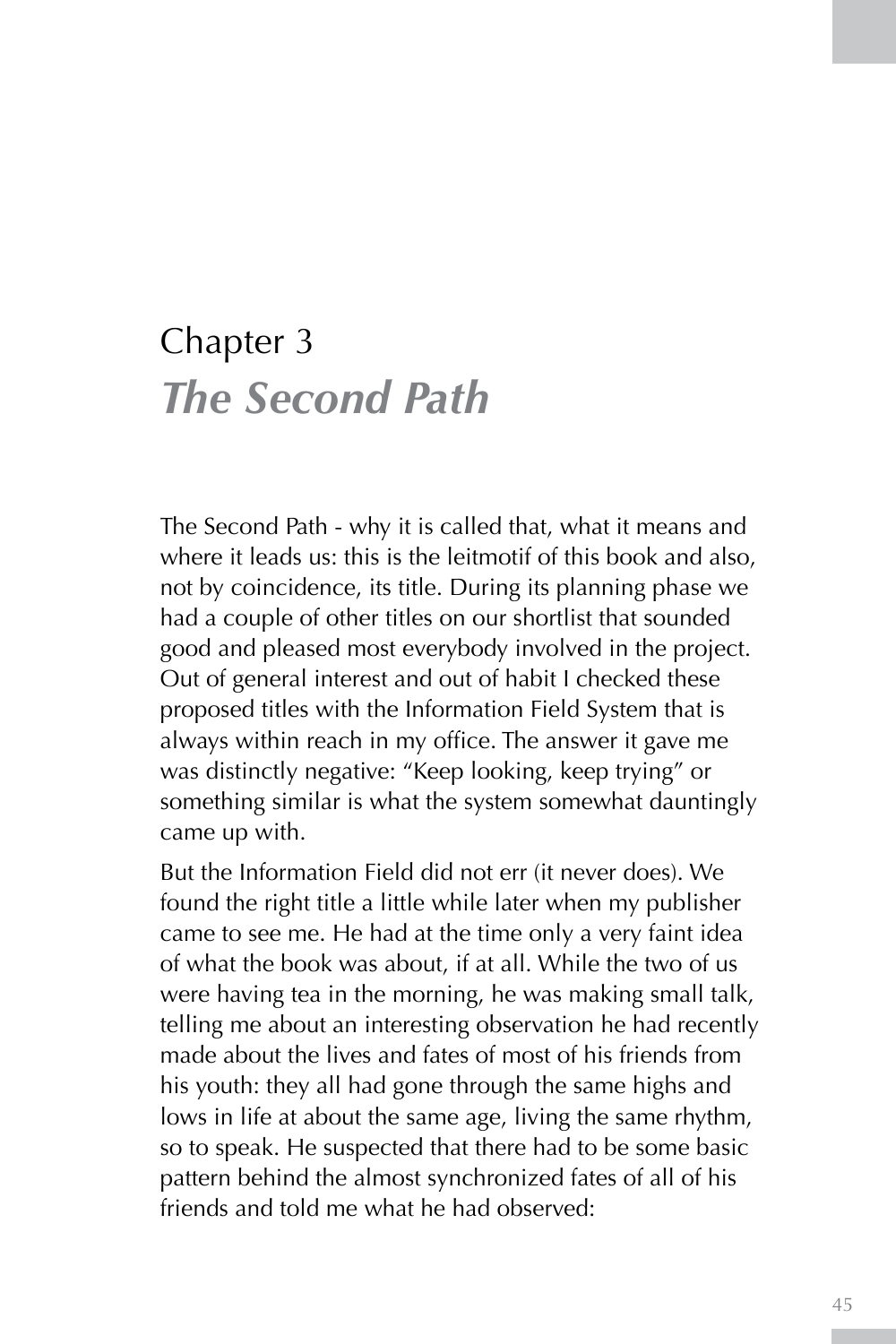At 18, on the threshold to adulthood, you have high-flying plans, brimming with optimism, even though you hardly know the first thing about the ways of the world at this age. You have a vague feeling or expectation that your options and your possibilities in life are limitless.

Turning 30, all this seems to prove true: things are definitely looking good on all fronts. Your career is picking up speed, your love life or family planning is very promising, your body is functioning the way it was meant to without any problems, in short, everything is on course and heading in the right direction.

At 40, you are sitting firmly in the saddle. You have a family, your children are beautiful and talented, you have more or less reached your professional goals and are making good money. Just about everything you had imagined or hoped for as a young person has happened exactly the way you wanted to.

And then, when you are about 50, your world falls apart. You might go through a bitter divorce, losing your selfassurance, your money and your family; or you may be broke because your business just does not work the way it used to anymore, or because you are suddenly too old to be employed in an executive position. Or you have been diagnosed with a life-threatening disease, maybe cancer or heart disease, suddenly facing your own mortality as a very real fact. Maybe you even experience several of these blows of fate within a short time span.

After turning 60, most people seem to somehow come to terms with their fate, content on compromising, no longer chasing the often futile dreams of their youth, relaxing, looking happier than before.

Almost everybody who lives through these twists of fate takes them to be their very individual and singular bad luck: "Why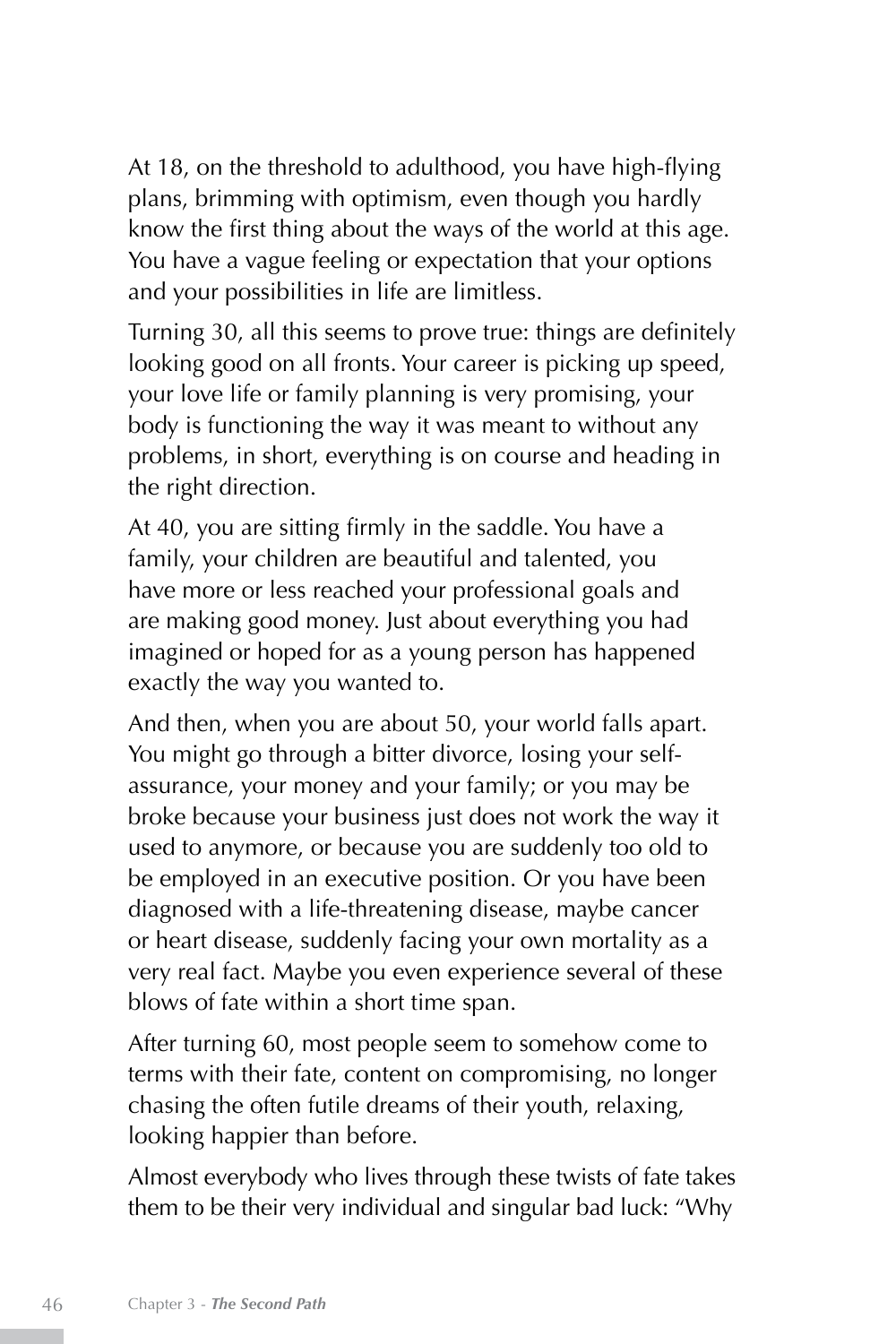them of the chance to recognize and learn the predetermined lessons in life? Are we not manipulating their fate when we simply "erase" their disease in the Information Field instead of letting them learn something from this challenge?

We usually answer such questions by saying that using our system cannot spare a human on his way through life anything. We cannot intervene in his fate, but we can, through prudent insight, help people to deal with their karmic lessons and spare them as much suffering as possible. For those working with Information Field technology there are many ways to help patients or clients to better cope with the transformation into the second half of life.

#### **Learning the Karmic Lessons**

But what are these "karmic lessons", anyway? The basic idea is that we should walk the earth as students, studying fate or karma. The word "karma" is Sanskrit, its root word "krit" means "acting". So dealing with karma is about acting, not just insight.

If you want to understand this law of action, you must understand that everything in the world is ultimately determined by natural laws. The world is not chaotic, but cosmic! Everything there is can be described in precise laws of nature and formulated by mathematics. Albert Einstein once even said: "God is a mathematician." All that is discovered by natural science gets measured and described by mathematics. If natural sciences and humanities are so obviously congruent, then nature and the mind must come from the same source.

Looking at karma, we go one step further: this is about subtle matter. Ethereal natural laws cannot be expressed by numbers, by quantities. They are determined by quality,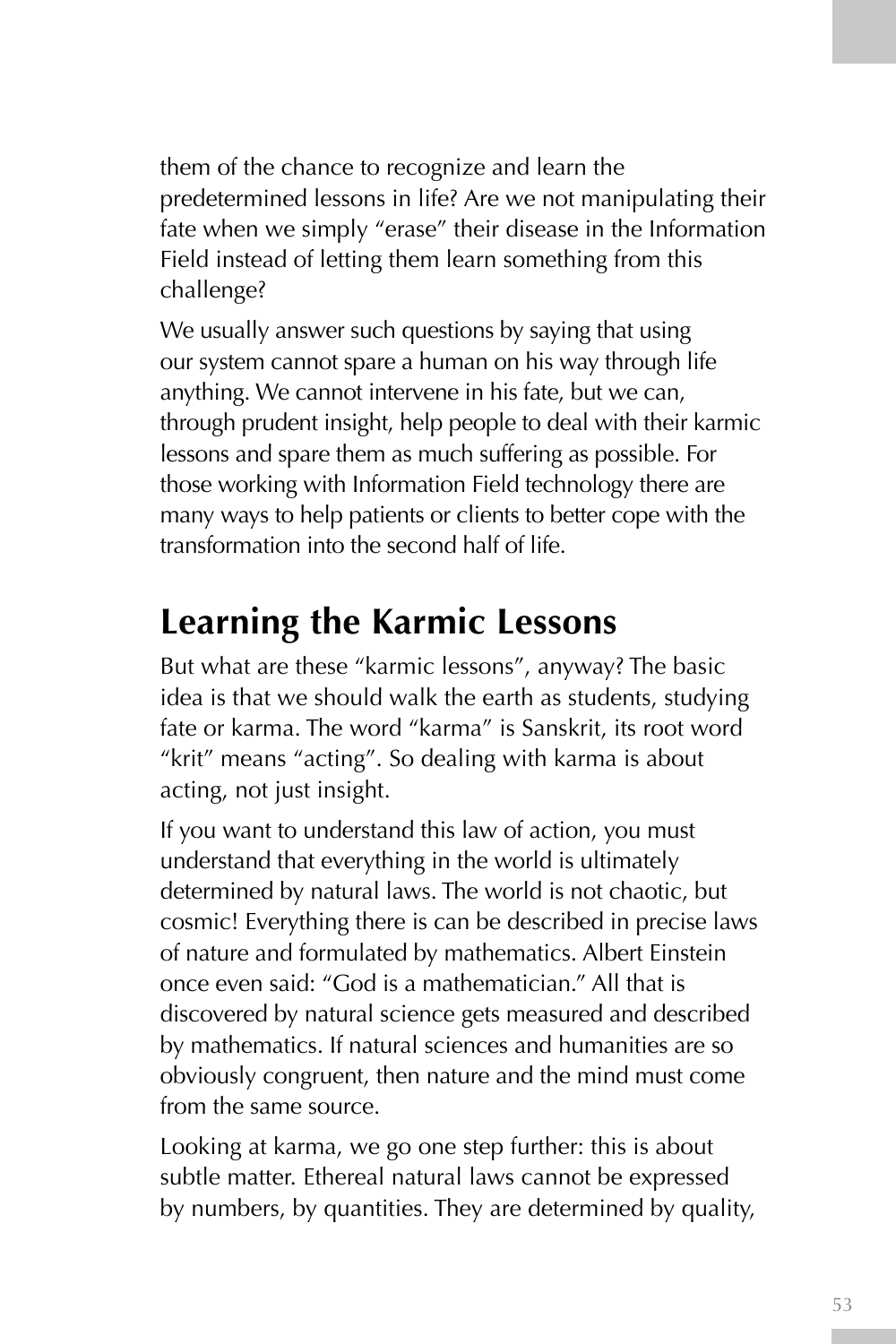## Chapter 4 *Physics, Spirituality and Philosophy*

There is a something like a golden thread running through my life, my biography and my thinking; I am very aware of this and have also been told about it by others.

This common thread is the connection between science, spirituality and philosophy. It is these three things that served as my walking stick, maps and guideposts to lend support and direction in a long and crucial quest. What exactly I am searching for will probably be revealed only after I have found it.

Without a second thought, I once gave the subtitle "Magazine for Science, Philosophy and Spiritual Culture" to Tattva Viveka, a magazine that I had co-founded. This interest of mine goes back a very long way. I devoured the books by Carl Friedrich von Weizsäcker while still in high school and for a time maintained correspondence with this great German philosopher and physicist.

#### **The Search Begins**

It was almost a natural decision for me to study physics after finishing high school; well, not exactly right after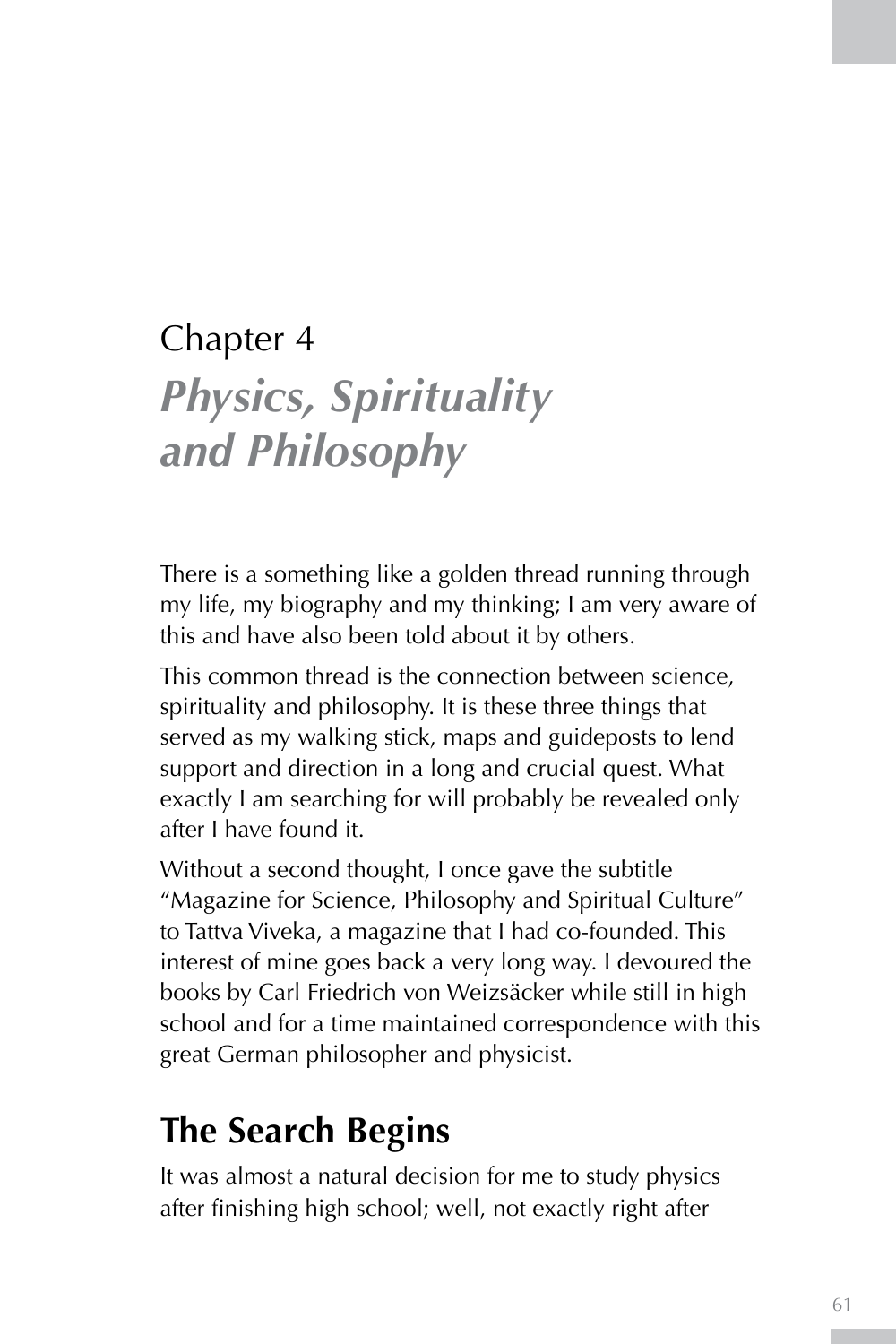devastatingly than in the 1930s, when mankind was helplessly exposed to their own repressed irrationality and the dark forces of their own psychological potential.

The weapons of mass destruction that have been developed since then give a clear indication of how powerful a renewed crisis of the repressed irrational component of human nature could become. The scope of those weapons is not limited to military armament in a narrower sense, but they also include technological progress like modern information technology and the Internet.

It would be highly irresponsible not to use the enormous intellectual and also spiritual power of scientific knowledge, concepts and symbols to the good of the spiritual development of mankind. I believe we can only escape the rational bias of modern natural science by integrating a new scientific attitude into our consciousness.

### **Physicists and Religion**

Of course I am by far not the only physicist who has studied the similarities, the contrasts and the interfaces between science and spirituality. On the contrary: when you are into physics, dealing with the philosophical and/or spiritual component of your discipline is almost inevitable.

The very first prominent proponents of quantum physics soon noticed the lack of meaning in their work and were looking for solutions. Max Planck, who considered himself deeply religious, wrote in an essay that our search for knowledge would oblige us to *"identify the world order of science with the God of religion. Accordingly, the deity […] is consubstantial with the power acting in accordance with natural laws."*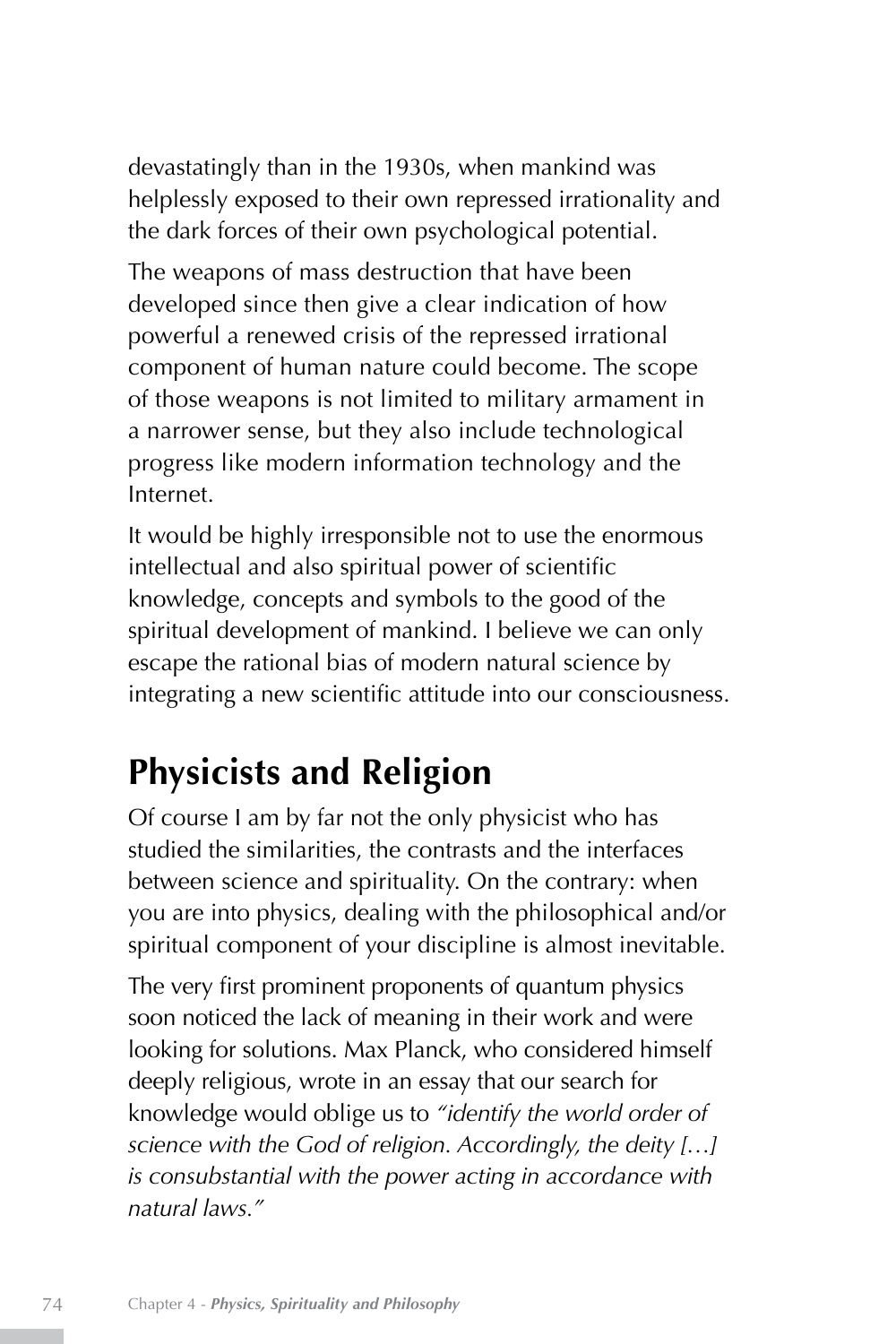## Chapter 5 *The Vedas*

Together with the work of the German physicist Burkhard Heim, the Indian Vedic scriptures are certainly the most influential basis of my thinking, my beliefs and my practical work.

They are the legacy of mankind's oldest advanced civilization and for several reasons quite unique. Nevertheless, people in today's Western civilizations know almost nothing or have completely false conceptions about them. It is for all these reasons that I am devoting a whole chapter of this book to this subject.

The Vedic scriptures are not, as is often believed, an Indian "bible" in the sense of a doctrine, like the Christian Bible, the Koran or the Torah and Talmud. They are much more universal: an extremely extensive work on all kinds of topics that concerned (and still concern) all aspects of human life. The Vedas contain texts on architecture, on music and theater, mathematics and logic, religion and philosophy, astronomy and astrology, politics and history, medicine and nutritional science and even space travel. "Veda" simply means "knowledge".

The search for self-knowledge and God-knowledge is the basic theme that unites and connects all those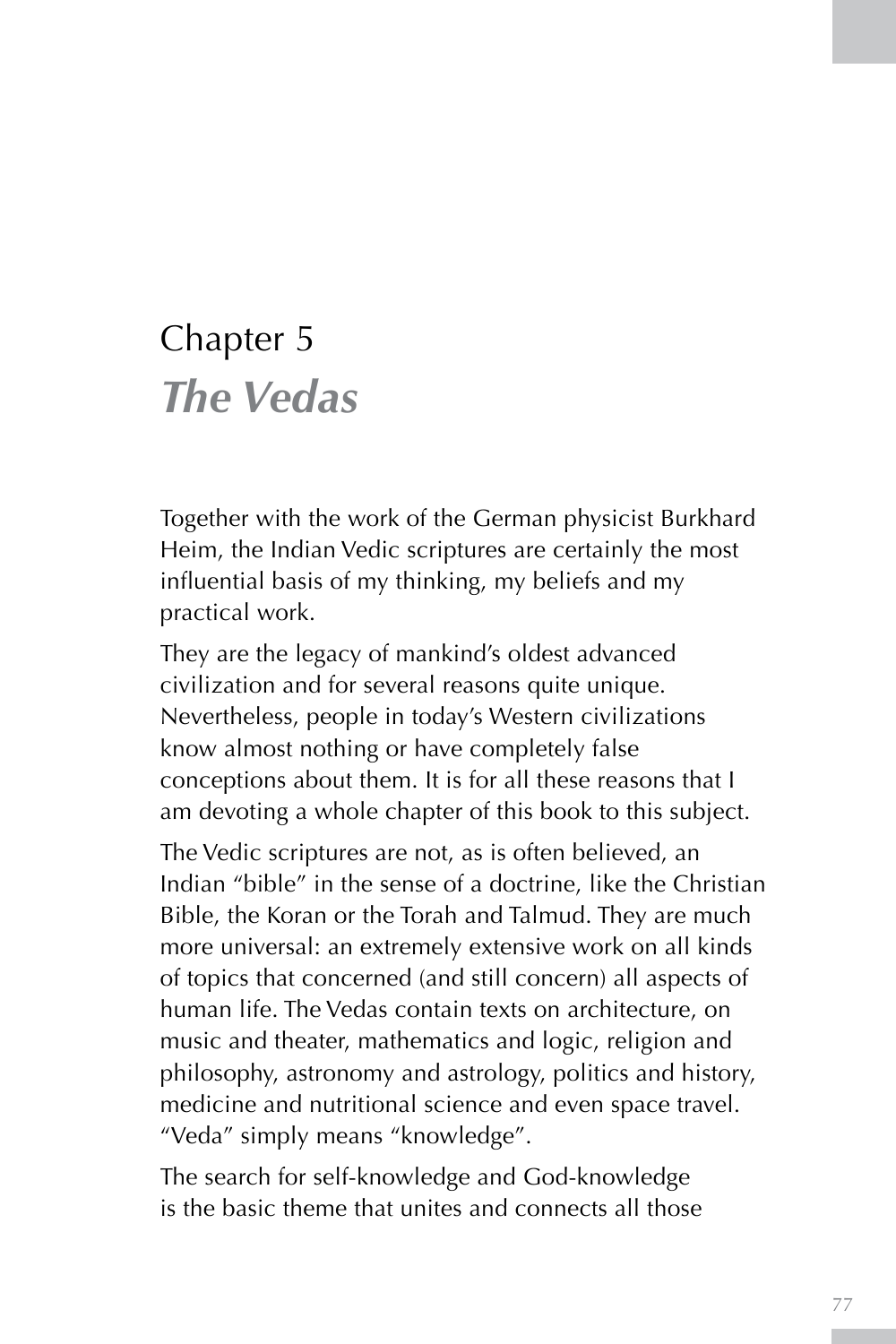## Chapter 7 *The Information Field*

What I am writing here as an introduction and explanation of the Information Field represents my personal opinion; it is not generally recognized by science. It will certainly seem very complex, unfamiliar and difficult to understand at first, especially if you are not familiar with quantum physics nor with the work of Burkhard Heim. This restriction and caveat most certainly applies for the vast majority of my readers and of the general population.

But: never mind! The Information Field determines, controls and accounts for much, if not everything in your life and your organism, whether you understand it or not; just like you do not need to understand the function of the nervous system or the nature of electricity. You can still use them both with ease, in fact there is no way to avoid using them both.

The Information Field is essentially a physical field. The great physicists of the  $20<sup>th</sup>$  century, by developing quantum physics, arrived at a new paradigm that is a cornerstone of today's natural science: reality at its most basic level is not matter, but information. The Information Field, on which all creation is based, only becomes concrete physical reality through contact with consciousness.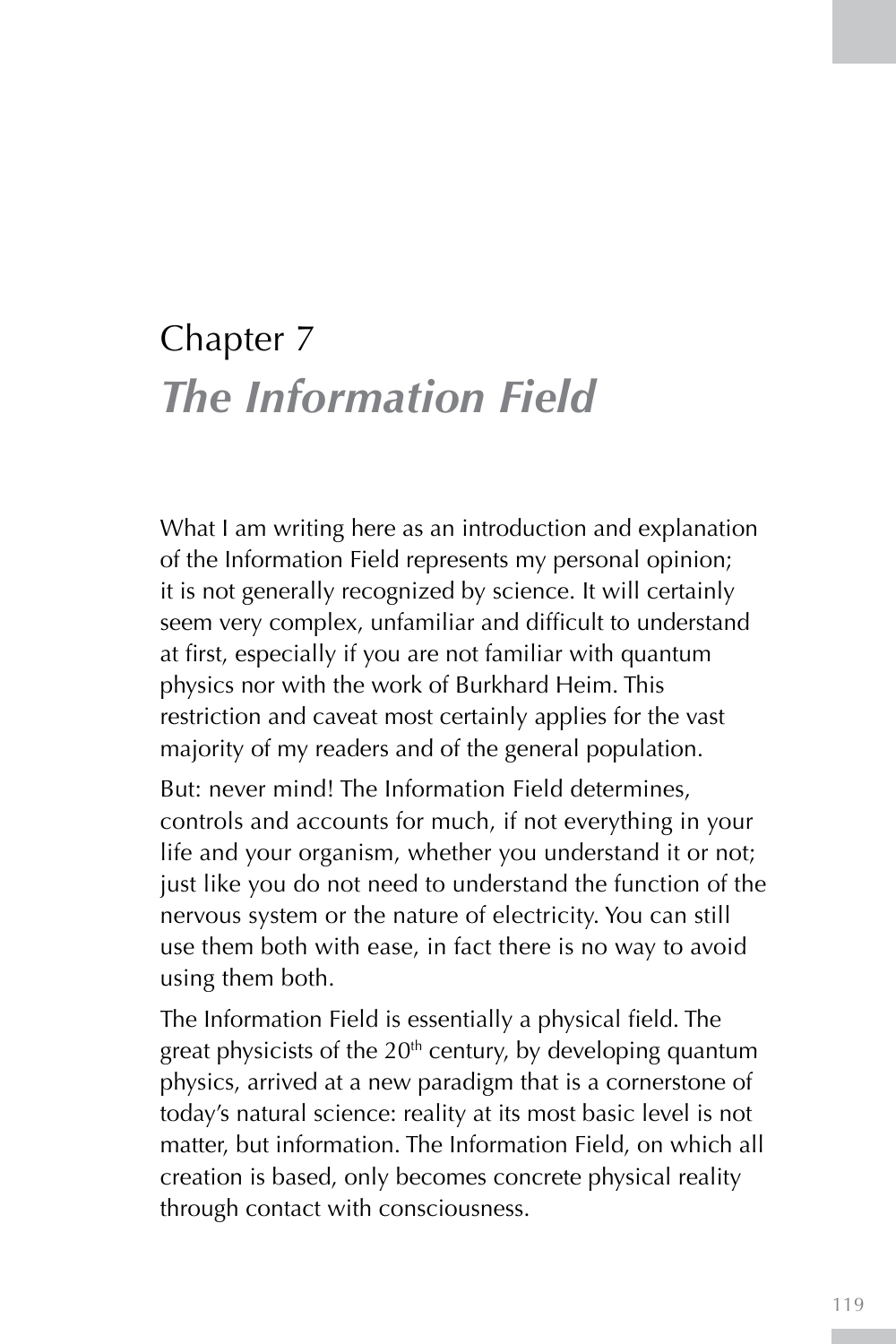What this means is: information, the physical Information Field, is the basis for all material reality! It is the primal cause out of which all physical processes and matter arise, and that controls all physical processes. The Information Field is located behind the quantum level, it is the inner form and structure of the vacuum.

The concept and the term of the Information Field are the results of a unified field theory or "world formula" that Burkhard Heim postulated in the late 1970s. This theory is very complex and most seasoned physicists claim that it is incomprehensible. I invested much time and effort to present it in a more comprehensible form when I was younger. Based on this endeavor, the Information Field became the most important basis for both my theoretical work and for the technical systems that I later developed.

Burkhard Heim's theory is based on a world view that includes twelve dimensions. A world with twelve dimensions is probably difficult or even impossible to imagine; we know the three dimensions in space and when we hear that time is the fourth dimension, it still makes sense. Since Einstein we (we physicists, that is) are speaking of four-dimensional space-time.

But twelve dimensions? Adding more dimensions to the four that we already know is not so uncommon in modern physics. The most extensive dimensional model that I am aware of is the left-handed mode of the heterotic string theory as described by a research group named "Princeton String Quartet", comprising 26 dimensions.

Before discussing in depth (well, somewhat) Burkhard Heim's theory and what the Information Field has to do with it, I would like to give a greatly simplified representation of it, for those among you in a hurry and for habitual diagonal readers: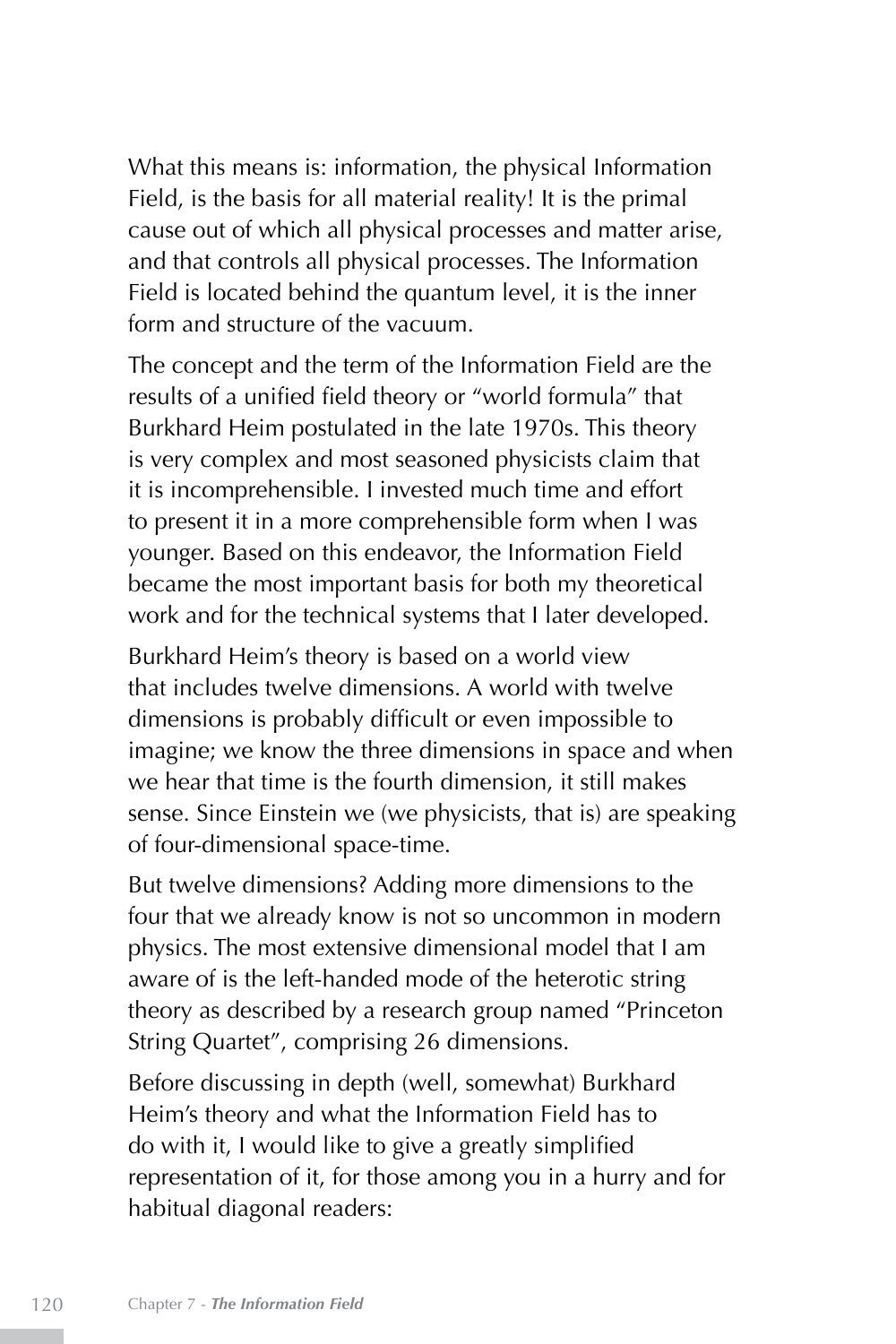Light has always been a symbol and a metaphor for a higher dimension, for the divine, in many ancient cultures; just think of the halo in images of saints.

Apart from the photon there exists yet another interaction particle, namely the graviton, a cousin of the photon in the family of electromagnetics. The graviton is able to do a few things that its cousin is not, like being effective over large distances or penetrating matter. When gravitons cut through 3d space, quantum probability modifying fields are created, i.e., fields that alter the probabilities of quantum processes.

### **The World in Twelve Dimensions**

In its final version, Burkhard Heim's model consists of twelve dimensions:

|                     | $d_{12}$       |                                     |  |
|---------------------|----------------|-------------------------------------|--|
|                     | $d_{11}$       | Mind                                |  |
| Consciousness Space | $d_{10}$       |                                     |  |
|                     | $\mathbf{d}_9$ |                                     |  |
|                     | $d_8$          |                                     |  |
|                     | d <sub>7</sub> | <b>GIF Global Information Field</b> |  |
|                     | d <sub>6</sub> |                                     |  |
|                     | d <sub>5</sub> | ECF - Energetic Control Field       |  |
| Energy Space        |                | <b>Visible World</b>                |  |
|                     | $d_4$          | Time                                |  |
|                     | $d_3$          |                                     |  |
|                     | d <sub>2</sub> | Space                               |  |
|                     | d <sub>1</sub> |                                     |  |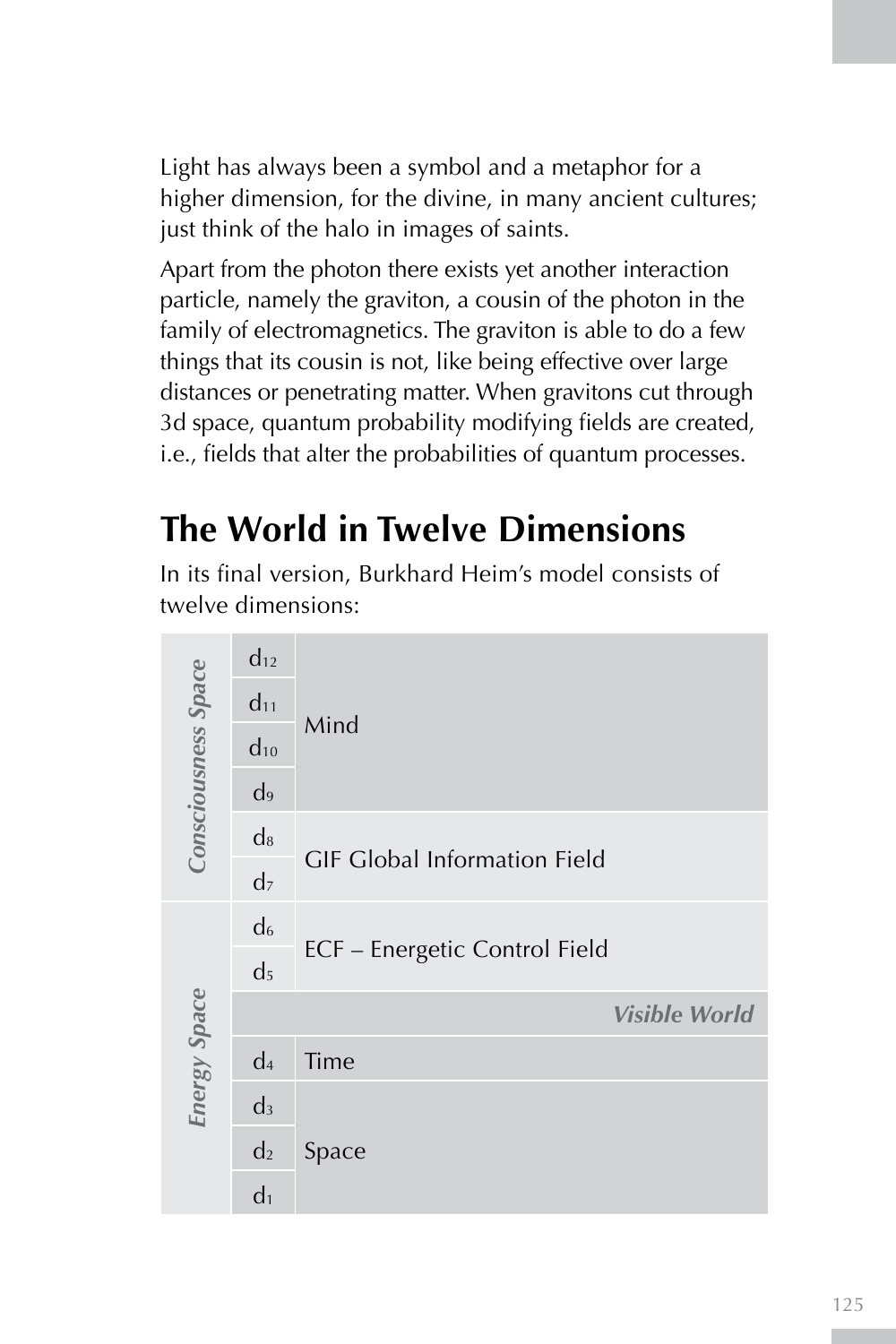## Chapter 8 *Health and Consciousness*

It goes without saying, but for the sake of clarity I would like to make the following statement anyway: science and conventional medicine do not acknowledge the existence of information fields and their medical and other applications due to the lack of scientific evidence; such recognition would require placebo-controlled clinical trials.

All our theoretical findings about the nature of the Information Field, the structure of the world and about reality and all that goes beyond it allow us deep insights into our world and our self. And still, up to this point they are just that, theoretical findings.

So my colleagues and I went one step further in the past few years, implementing those findings into the physical world as practical applications and actual devices that were meant to use the power of the Information Field for the benefit of mankind.

Although many people probably know that I own a company that deals with the practical application of this technology, we have deliberately avoided writing about this company and its products in this book. This is about the basics and the background, not about business.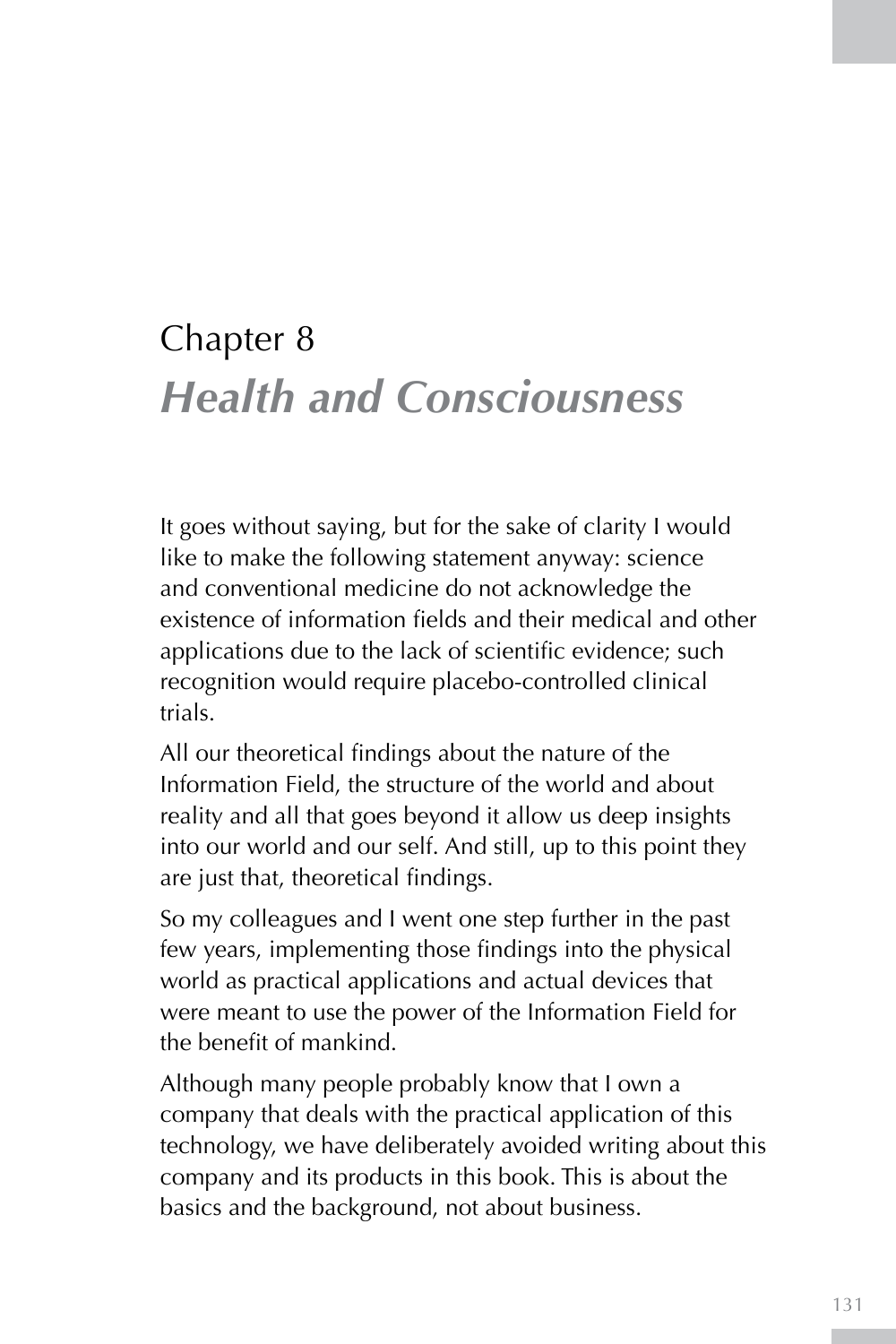As is generally known, we implemented Information Field technology in the medical field with good results so far. Less known is the fact that using the same technology we are striving for success in other fields as well, for instance architecture, agriculture, personality development and, more recently, management consulting and business management.

There is a huge difference between theory and experiment and real life. When I observe single electrons in our laboratory reacting to thought processes, I see tiny, yet significant changes and may have proven a theory. But when I see physicians and healers trying to apply those findings to humans through Information Field analysis, I feel that our work is really making a difference in this world.

Applied Information Field medicine, as it is commonly referred to, is still in its initial stages after several years of research. Although there is already a number of users serving an even greater number of clients and patients, the level of public awareness and the acceptance of our ideas in official medical circles is still very limited. Not that this bothers us in any way: Our confidence, our plans and the hearts and the good will of those who work with us could not be any bigger!

#### **Where Mind and Body Meet**

Our mind and our consciousness have influence on our body. They may awaken it or make it tired, the may make it sick or healthy. Everyone probably knows this and there is ample evidence of this fact in conventional medicine.

Psychosomatic diseases, often popularly called "imaginary" diseases, can cause "real" symptoms in the body. Conventional medicine blames the "feelings" and "emotions" of the patient for the symptoms in such cases,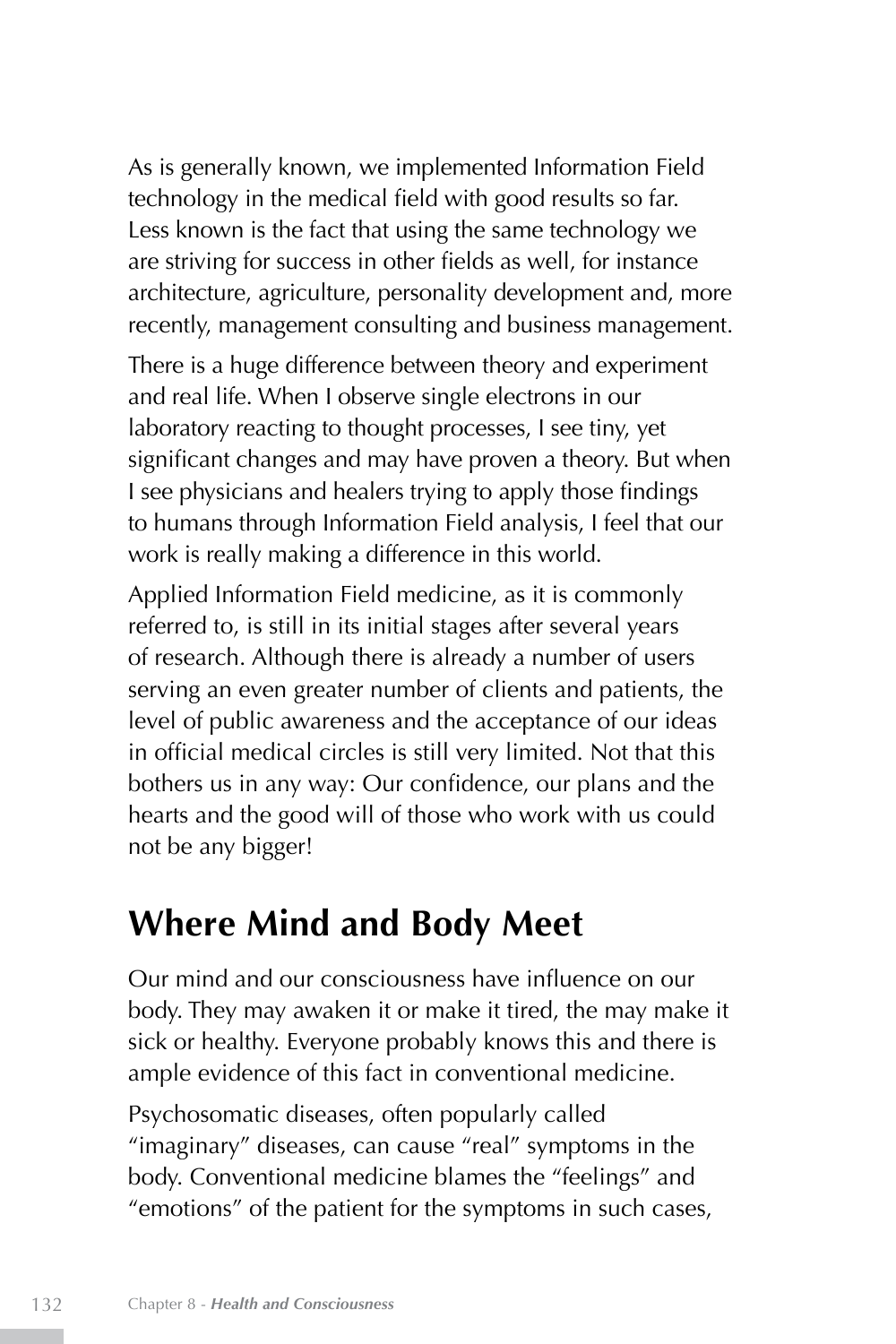## Chapter 9 *The Future*

I have now written almost an entire book about what has happened in the past, what others have accomplished in the past and about my modest contribution. I also wrote about the present, about the things that we know and do now.

It seems only appropriate or even necessary to devote a few pages to what the future might bring. As logical as this intention may be, there are a few things that might get in its way: more than one scientist quoted in this book, from Aristotle to Carl Friedrich von Weizsäcker, has told us that the future is open and that all the rules we have devised to describe the world do not apply for describing the future.

It is indeed a truism that we do not have the gift to predict the future. But it seems to be exactly this open and uncertain nature of the future that fascinates us, allowing certain professions to openly defy this impossibility. Especially clairvoyants, stock market gurus and meteorologists claim to be able to make credible assumptions about the future, usually finding a willing audience.

Apart from the fact that statements about the future are not possible, the nature and structure of time are not as stable and robust as they may seem at first glance; another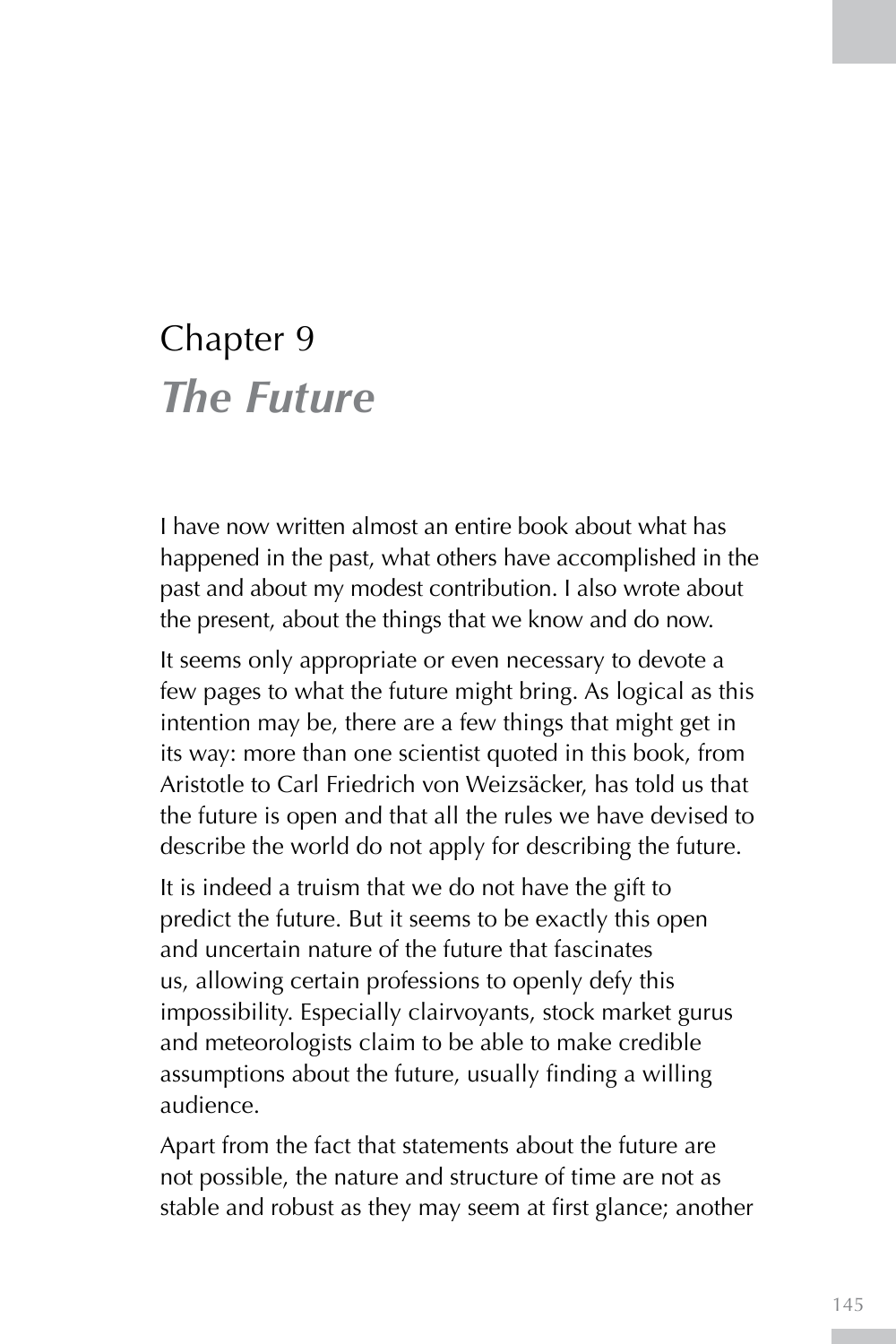Some time later I happened to meet the right people for such an endeavor who moreover were already in contact with a professor in the United States who had performed similar experiments that made our vision appear feasible. So we founded the institute and named it IACR. There were four of us: Dr. Marco Bischoff, a scientific generalist, Dr. Thorsten Ludwig, a highly skilled experimental physicist and Markus Fromm, a young physicist and laser technician have since accompanied me on the path to the future of science.

#### **Reality versus Fiction**

It was relatively late that an interesting detail about our research was brought to my attention: the IACR has a literary cousin, created by a world famous author. Dan Brown, the bestselling novelist and author of "The Da Vinci Code", had made the Institute of Noetic Sciences the focal point of his 2009 novel "The Lost Symbol". In the novel the institute is a secret research facility located in Washington, D.C. studying the connections between mind and matter. It does indeed really exist, like most institutions and places in Brown's novels. The institute was founded by Apollo 14 astronaut Edgar Dean Mitchell, the sixth man on the moon. Mitchell said that during his mission, while watching Earth from space, he had had a transcendental key experience, perceiving the presence of a divine being.

Quite some time before the release of "The Lost Symbol" we had already implemented a working Information Field system and performed some of our experiments at IACR. So you could say we were the founders of the "German Institute of Noetic Sciences"! Unfortunately, no book has been written about it so far. Except this one, of course.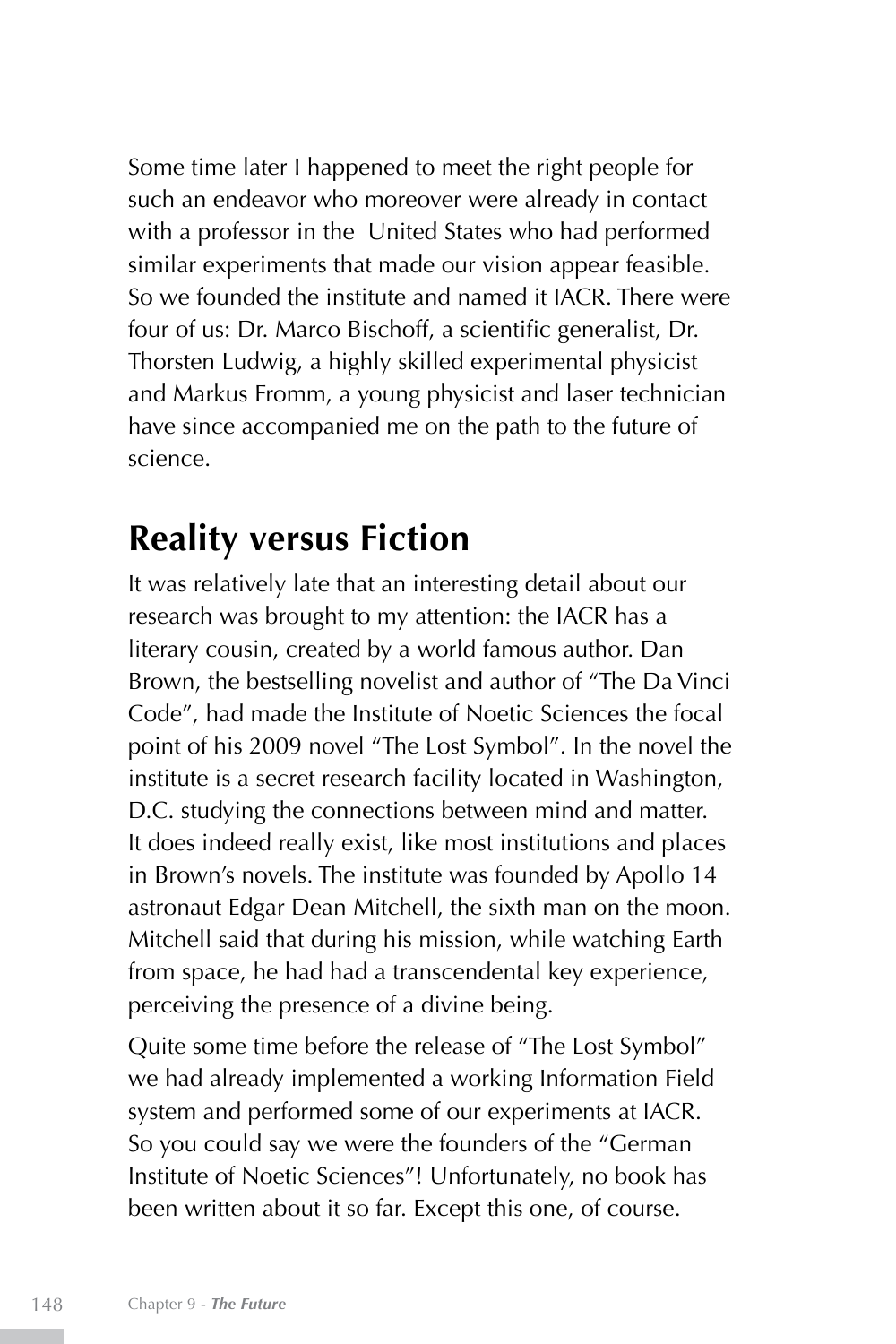of 10 to the power of 12 must be generated. This provides us with gas of magnesium atoms from which we can isolate a single atom using an atom trap; we then put a single electron within this atom in an excited state with a laser beam. In the last step, and this is where we are right now as I am writing this, we will investigate if we can switch the quantum state, or a pair of quantum states of this single electron by the power of our mind. This is why we named this experiment "MindSwitch".

We are absolutely convinced that we will succeed, but still it is very exciting! If it succeeds, it will no doubt change the world of science.

#### **The Future in Theory and Practice**

As you can see, we have sowed a lot of seeds in our field of the future, and without a doubt some of them will bear some nice fruit and flowers one day.

All those outlooks into the future are practical and real things, and some of them have their roots not in the future, but in the recent past. But theoretical thinking about the future is volatile and will leave this earth with us, whereas concrete activities and results are a legacy that survives its founder and keeps working in and for the future.

Of course I also have an inner and spiritual vision and I am convinced that the future follows our vision if we are connected with the Information Field and the supreme self, with paramatma.

My vision is:

- Bringing spirit and meaning back to natural science, to medicine and psychology
- Establishing Information Field medicine, after a